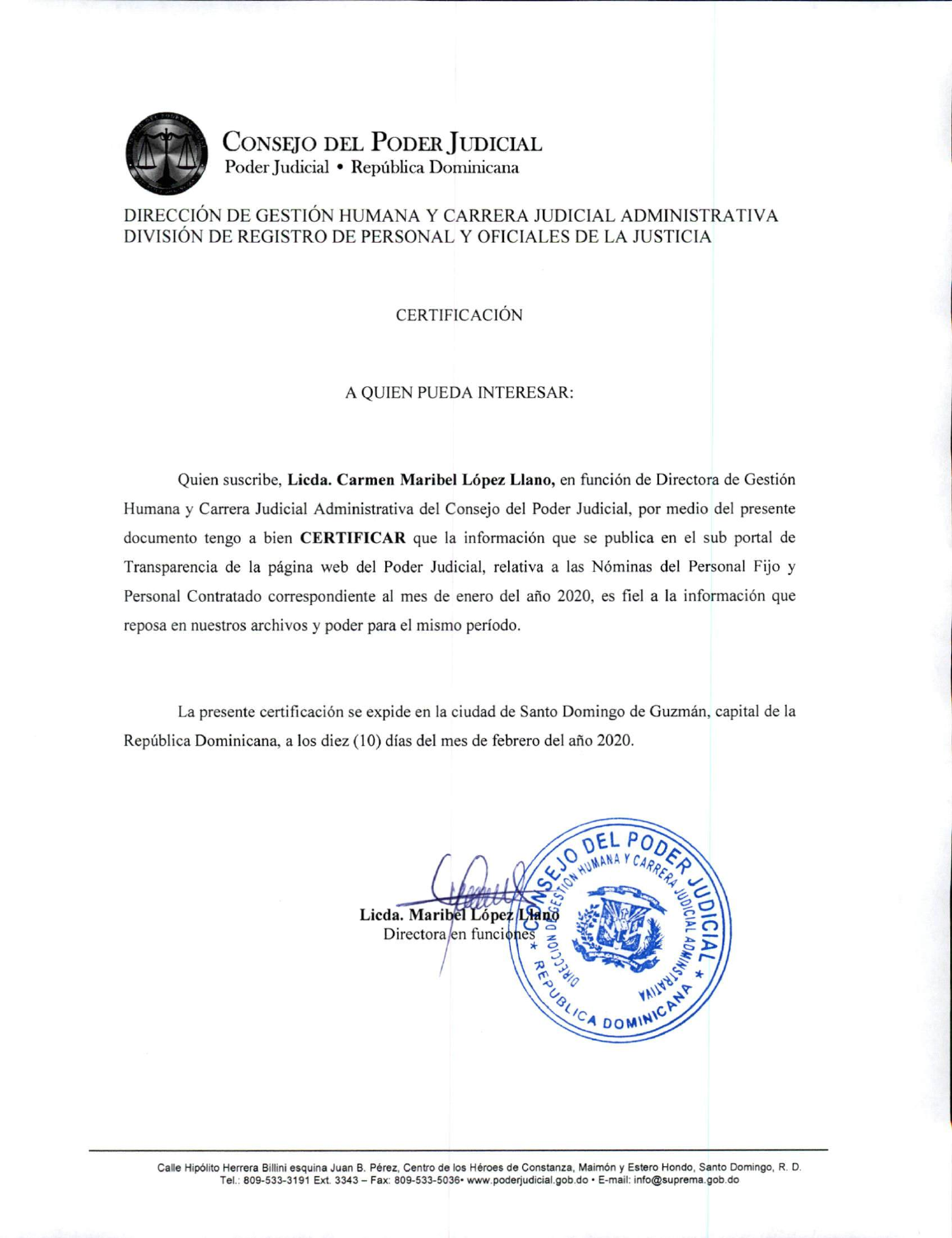

## DIRECCIÓN GENERAL DE ADMINISTRACIÓN Y CARRERA JUDICIAL DIRECCIÓN DE GESTIÓN HUMANA Y CARRERA JUDICIAL ADMINISTRATIVA DIVISIÓN DE REGISTRO DE PERSONAL Y OFICIALES DE LA JUSTICIA

## NÒMINA DE PERSONAL CONTRATADO-ENERO 2020

| <b>ESTATUS</b>                                                  | <b>NOMBRE</b>                  | <b>CARGO</b>                 | <b>DEPENDENCIA</b>                                  |      | <b>SUELDO</b> | <b>F-INGRESO</b> | <b>F- FIN DE CONTRATO</b> |
|-----------------------------------------------------------------|--------------------------------|------------------------------|-----------------------------------------------------|------|---------------|------------------|---------------------------|
| SERVIDORES JUDICIALES INTERINOS IANTONIO M. MELO MOLINA         |                                | IOFICINISTA 1RA. INSTANCIA   | 10MA, SALA CAMARA CIVIL JDO, 1RA, INST, D.N.        |      | 20,760.00     | 11 07 2018       | #N/A                      |
| I SERVIDORES JUDICIALES INTERINOS IYENCI J. QUIÑONES RODRIGUEZ  |                                | OFICINISTA 1RA. INSTANCIA    | 1ER. JDO. DE LA INSTRUCCION PERAVIA                 |      | 15,720.00     | 18 09 2019       | 18 01 2020                |
| SERVIDORES JUDICIALES INTERINOS IDARISA G. CASADO DIAZ          |                                | OFICINISTA 1RA. INSTANCIA    | 1ER. JDO. DE LA INSTRUCCION PERAVIA                 |      | 15,720.00     | 28 08 2018       | #N/A                      |
| I SERVIDORES JUDICIALES INTERINOS INICAURIS S. AQUINO REYNOSO   |                                | <b>OFICINISTA</b>            | 1ER. JDO. DE LA INSTRUCCION PERAVIA                 |      | 15,720.00     | 02 09 2019       | 02 01 2020                |
| SERVIDORES JUDICIALES INTERINOS IDAFNE G. PERDOMO BATISTA       |                                | IOFICINISTA 1RA. INSTANCIA   | 1ER. TRIBUNAL COL. C/P JDO. 1RA. INST. D.N.         | - \$ | 20,760.00     | 24 10 2019       | #N/A                      |
| SERVIDORES JUDICIALES INTERINOS ISANDRA M. CUSTODIO PUJOLS      |                                | OFICINISTA 1RA. INSTANCIA    | 1ER. TRIBUNAL COL. C/P JDO. 1RA. INST. D.N.         |      | 20.760.00     | 03 09 2019       | #N/A                      |
| l SERVIDORES JUDICIALES INTERINOS IGINA M. ARIAS DE LA CRUZ     |                                | OFICINISTA 1RA. INSTANCIA    | 1ER. TRIBUNAL COL. C/P JDO. 1RA. INST. D.N.         | - \$ | 20,760.00     | 03 09 2019       | #N/A                      |
| I SERVIDORES JUDICIALES INTERINOS IAMBAR M. RAMIREZ HIDALGO     |                                | OFICINISTA 1RA. INSTANCIA    | 1ER, TRIBUNAL COL. C/P JDO, 1RA, INST, D.N.         |      | 20,760.00     | 12 11 2019       | #N/A                      |
| SERVIDORES JUDICIALES INTERINOS LLORANYI FIGUEROA ABREU DE BAEZ |                                | OFICINISTA 1RA. INSTANCIA    | 1ER. TRIBUNAL COL. C/P JDO. 1RA. INST. S.D.         |      | 20,760.00     | 17 12 2018       | #N/A                      |
| SERVIDORES JUDICIALES INTERINOS CRISTY P. REYES                 |                                | IOFICINISTA 1RA. INSTANCIA   | 1ER. TRIBUNAL COL. C/P JDO. 1RA. INST. S.D.         | - \$ | 20.760.00     | 22 07 2019       | #N/A                      |
| I SERVIDORES JUDICIALES INTERINOS INORMA  C. BAEZ ABREU         |                                | IOFICINISTA 1RA. INSTANCIA   | 1RA, SALA CAMARA CIVIL JDO, 1RA, INST, D.N.         |      | 20,760.00     | 17 09 2019       | 20/09/2020                |
| SERVIDORES JUDICIALES INTERINOS IISSA C. ARIAS AMPARO           |                                | IOFICINISTA 1RA. INSTANCIA   | 1RA, SALA CAMARA CIVIL JDO, 1RA, INST, D.N.         | - \$ | 20,760.00     | 05 04 2019       | #N/A                      |
| SERVIDORES JUDICIALES INTERINOS ILEIDY F. SERRANO MENDEZ        |                                | OFICINISTA 1RA. INSTANCIA    | I1RA. SALA CAMARA CIVIL JDO. 1RA. INST. D.N.        |      | 20.760.00     | 16 10 2019       | #N/A                      |
| CONTRATADO                                                      | IMARIA M. VASQUEZ DE JESUS     | IABOGADO AYUDANTE 1RA. INST. | I1RA. SALA CAMARA CIVIL JDO. 1RA. INST. DUARTE      |      | 36,000.00     | 14 04 2014       | #N/A                      |
| SERVIDORES JUDICIALES INTERINOS ICARINA VALDEZ CAPELLAN         |                                | IOFICINISTA 1RA. INSTANCIA   | 1RA, SALA CAMARA CIVIL JDO, 1RA, INST, SANTIAGOI \$ |      | 15,720.00     | 08 01 2019       | #N/A                      |
| CONTRATADO                                                      | IFRANCISCO H. VALDEZ           | IOFICINISTA CORTE            | 1RA, SALA CAMARA PENAL CORTE APEL, D.N.             |      | 24,240.00     | 10 12 2014       | #N/A                      |
| I SERVIDORES JUDICIALES INTERINOS IJACQUELINE CARELA CEDEÑO     |                                | OFICINISTA JDO. DE PAZ       | 1RA, SALA JDO, DE PAZ ESP, TRANS, S.C.              | - \$ | 14,760.00     | 27 11 2019       | #N/A                      |
| CONTRATADO                                                      | IWHANDA J. GERMAN HERNANDEZ    | IOFICINISTA J.O.             | 1RA. SALA TRIBUNAL DE TIERRAS J.O. DUARTE           |      | 15,720.00     | 30 03 2015       | #N/A                      |
| I SERVIDORES JUDICIALES INTERINOS IANDONY M. ESTEVEZ TAVERAS.   |                                | IOFICINISTA J.O.             | 1RA, SALA TRIBUNAL DE TIERRAS J.O. SANTIAGO         |      | 15,720.00     | 13 07 2007       | #N/A                      |
| CONTRATADO                                                      | <b>WILLIAM R. ORTIZ PUJOLS</b> | ALGUACIL DE ESTRADO          | I2DA. SALA CAMARA CIVIL CORTE APEL. D.N.            |      | 14,760.00     | 25 04 2005       | #N/A                      |
| SERVIDORES JUDICIALES INTERINOS FELAVIO ALB. ESCOTO             |                                | <b>ARCHIVISTA</b>            | I2DA. SALA CAMARA CIVIL JDO. 1RA. INST. D.N.        | -\$  | 13,920.00     | 01 07 2010       | #N/A                      |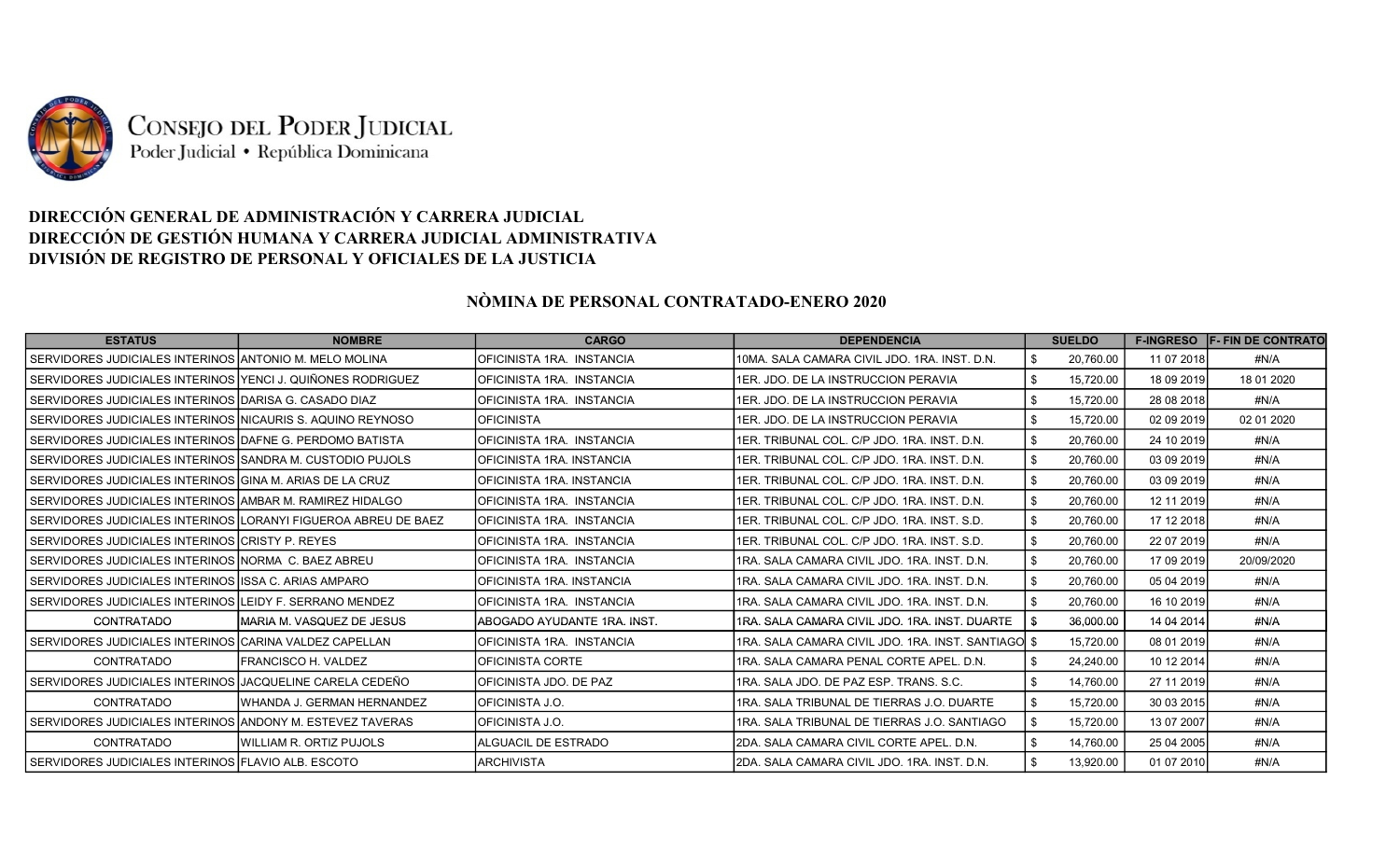| SERVIDORES JUDICIALES INTERINOS FRANCIS LORA                   |                                                                | OFICINISTA 1RA. INSTANCIA        | 2DA. SALA CAMARA CIVIL JDO. 1RA. INST. SANTIAGO \$ |                | 15,720.00 | 15 10 2019 | #N/A        |
|----------------------------------------------------------------|----------------------------------------------------------------|----------------------------------|----------------------------------------------------|----------------|-----------|------------|-------------|
| SERVIDORES JUDICIALES INTERINOS JJUANA D. CABA GIRON           |                                                                | OFICINISTA CORTE                 | 2DA. SALA CAMARA PENAL CORTE APEL. D.N.            | -\$            | 24,240.00 | 20 12 2018 | #N/A        |
| SERVIDORES JUDICIALES INTERINOS ETEFANA DE LOS SANTOS REYNOSO  |                                                                | IOFICINISTA CORTE                | 2DA. SALA TRIBUNAL SUPERIOR ADMINISTRATIVO         | .ኖ             | 24,240.00 | 21 08 2017 | #N/A        |
| SERVIDORES JUDICIALES INTERINOS BRENDA I. LUNA SEVERINO        |                                                                | OFICINISTA 1RA. INSTANCIA        | 2DO. JDO. DE LA INSTRUCCION D.N.                   | -\$            | 20,760.00 | 01 11 2018 | #N/A        |
| SERVIDORES JUDICIALES INTERINOS MARIA J. HERRERA DE LOS SANTOS |                                                                | OFICINISTA 1RA. INSTANCIA        | 2DO. JDO. DE LA INSTRUCCION D.N.                   |                | 20,760.00 | 23 10 2019 | 20 09 20 20 |
| SERVIDORES JUDICIALES INTERINOS CHEILA Y. ALCANTARA MEDINA     |                                                                | OFICINISTA 1RA. INSTANCIA        | 2DO. JDO. DE LA INSTRUCCION D.N.                   |                | 20,760.00 | 02 01 2020 | #N/A        |
|                                                                | SERVIDORES JUDICIALES INTERINOS LORENNE ESPIRITUSANTO MARTINEZ | OFICINISTA 1RA. INSTANCIA        | 2DO. JDO. DE LA INSTRUCCION LA ALTAGRACIA          | - \$           | 15,720.00 | 12 04 2019 | #N/A        |
| SERVIDORES JUDICIALES INTERINOS KELVIN A. PEREZ OSORIO         |                                                                | IOFICINISTA 1RA. INSTANCIA       | 2DO. TRIBUNAL COL. C/P JDO. 1RA. INST. D.N.        |                | 20,760.00 | 01 10 2019 | 11/04/2020  |
| SERVIDORES JUDICIALES INTERINOS YAMILET MONTERO ENCARNACION    |                                                                | OFICINISTA 1RA. INSTANCIA        | 3ER. JDO. DE LA INSTRUCCION D.N.                   |                | 20,760.00 | 14 10 2019 | #N/A        |
| SERVIDORES JUDICIALES INTERINOS ROBERT J. INFANTE MEJIA        |                                                                | OFICINISTA 1RA. INSTANCIA        | 3ER. TRIBUNAL COL. C/P JDO. 1RA .INST. D.N.        | - \$           | 20,760.00 | 14 10 2019 | 31 12 2019  |
| SERVIDORES JUDICIALES INTERINOS NOELIA A. LIRIANO MALDONADO    |                                                                | ARCHIVISTA                       | 3RA. SALA CAMARA CIVIL JDO. 1RA. INST. D.N.        |                | 13,920.00 | 26 12 2018 | 30 12 2019  |
| SERVIDORES JUDICIALES INTERINOS ELIZABETH N. MANCEBO GARCIA    |                                                                | OFICINISTA 1RA. INSTANCIA        | 3RA. SALA CAMARA CIVIL JDO. 1RA. INST. D.N.        | - \$           | 20,760.00 | 14 10 2019 | 20/09/2020  |
| SERVIDORES JUDICIALES INTERINOS NATHALY MUÑOZ PEREZ            |                                                                | OFICINISTA 1RA. INSTANCIA        | 3RA. SALA CAMARA CIVIL JDO. 1RA. INST. D.N.        |                | 20,760.00 | 08 10 2019 | #N/A        |
| SERVIDORES JUDICIALES INTERINOS ABEL DE JS. ESPINO EVANGELISTA |                                                                | <b>MENSAJERO INTERNO</b>         | 3RA. SALA CAMARA CIVIL JDO. 1RA. INST. D.N.        | - \$           | 12,444.00 | 25 07 2019 | 31 12 2019  |
| <b>CONTRATADO</b>                                              | ALEXANDRA BELIARD MERCEDES                                     | <b>CONSERJE</b>                  | 3RA. SALA CAMARA CIVIL JDO. 1RA. INST. S.D.        | \$             | 12.444.00 | 28 11 2016 | #N/A        |
| <b>CONTRATADO</b>                                              | GLORIA A. MOJICA DE VALDEZ                                     | ASESOR (A) IMPOSITIVO            | 3RA. SALA TRIBUNAL SUPERIOR ADMINISTRATIVO         | - \$           | 43,420.80 | 16 06 2015 | #N/A        |
| SERVIDORES JUDICIALES INTERINOS ANTONIO ACOSTA                 |                                                                | ALGUACIL DE ESTRADO              | 4TA. SALA CAMARA CIVIL JDO. 1RA. INST. D.N.        | \$             | 14,760.00 | 01 07 2007 | #N/A        |
| SERVIDORES JUDICIALES INTERINOS VIANKA M. SOTO HENRIQUEZ       |                                                                | OFICINISTA 1RA. INSTANCIA        | 4TA. SALA CAMARA CIVIL JDO. 1RA. INST. D.N.        |                | 20,760.00 | 19 09 2019 | 31 12 2019  |
| SERVIDORES JUDICIALES INTERINOS MARY L. MUÑOZ SARANTE          |                                                                | OFICINISTA 1RA. INSTANCIA        | 4TO. JDO. DE LA INSTRUCCION D.N.                   |                | 20,760.00 | 03 12 2019 | #N/A        |
| SERVIDORES JUDICIALES INTERINOS EDWIN R. GOMEZ BATISTA         |                                                                | OFICINISTA 1RA. INSTANCIA        | 4TO. TRIBUNAL COL. C/P JDO. 1RA. INST. D.N.        |                | 20,760.00 | 11 09 2019 | 11/12/2019  |
| SERVIDORES JUDICIALES INTERINOS ILOREICY E. HEREDIA REYES      |                                                                | OFICINISTA 1RA. INSTANCIA        | 5TA. SALA CAMARA CIVIL JDO. 1RA. INST. D.N.        | - \$           | 20,760.00 | 01 04 2019 | 20 09 20 20 |
| SERVIDORES JUDICIALES INTERINOS MONICA HERRERA NOLASCO         |                                                                | OFICINISTA 1RA. INSTANCIA        | 7MA. SALA CAMARA CIVIL JDO. 1RA. INST. D.N.        | - \$           | 20,760.00 | 21 05 2019 | #N/A        |
| SERVIDORES JUDICIALES INTERINOS BRENDA L. DOTEL CORDERO        |                                                                | ARCHIVISTA                       | 8VA. SALA CAMARA CIVIL JDO. 1RA. INST. D.N.        |                | 13,920.00 | 05 04 2019 | #N/A        |
| SERVIDORES JUDICIALES INTERINOS IGARYS L. MARTINEZ BURGOS      |                                                                | OFICINISTA 1RA. INSTANCIA        | 8VA, SALA CAMARA PENAL JDO, 1RA, INST, D.N.        | - \$           | 20.760.00 | 08 10 2019 | #N/A        |
| <b>CONTRATADO</b>                                              | JUANA F. RODRIGUEZ VILLANUEVA                                  | SECRETARIA (O) PRIMERA INSTANCIA | 9NA. SALA CAMARA CIVIL JDO. 1RA. INST. D.N.        |                | 20,760.00 | 01 11 2016 | #N/A        |
| SERVIDORES JUDICIALES INTERINOS BERENICE BONIFACIO FERRERAS    |                                                                | OFICINISTA 1RA. INSTANCIA        | 9NA. SALA CAMARA CIVIL JDO. 1RA. INST. D.N.        | -\$            | 20.760.00 | 26 02 2019 | #N/A        |
| <b>CONTRATADO</b>                                              | JHONNY O. COMAS VALDEZ                                         | GESTOR(A) ADMINISTRATIVO         | ATENCION AL USUARIO J.I.                           | \$             | 63,360.00 | 15 05 2017 | #N/A        |
| <b>CONTRATADO</b>                                              | JULIA I. REYNOSO MALDONADO                                     | <b>ARCHIVISTA</b>                | ARCHIVO ACTIVO DEL REGISTRO DE TITULOS D.N.        |                | 24,240.00 | 28 05 2015 | #N/A        |
| <b>CONTRATADO</b>                                              | EDIBURGA PINEDA FRIAS                                          | <b>ARCHIVISTA</b>                | ARCHIVO ACTIVO J.I. S.C.                           |                | 24,240.00 | 15 08 2007 | #N/A        |
| SERVIDORES JUDICIALES INTERINOS MIANNUDI A. NUÑEZ ABREU        |                                                                | ALGUACIL DE ESTRADO              | CAMARA CIVIL JDO. 1RA. INST. AZUA                  |                | 13,800.00 | 01 03 2019 | #N/A        |
| SERVIDORES JUDICIALES INTERINOS BRAULIO M. CARRION CEDEÑO      |                                                                | OFICINISTA 1RA. INSTANCIA        | CAMARA CIVIL JDO. 1RA. INST. LA ALTAGRACIA         | -\$            | 15,720.00 | 28 08 2019 | #N/A        |
| SERVIDORES JUDICIALES INTERINOS LUZ DEL A. ACOSTA RAMON        |                                                                | OFICINISTA 1RA. INSTANCIA        | CAMARA CIVIL JDO. 1RA. INST. SAMANA                | $\mathfrak{L}$ | 15,720.00 | 05 12 2018 | #N/A        |
| SERVIDORES JUDICIALES INTERINOS JOANNY R. CUEVA SIERRA         |                                                                | ARCHIVISTA                       | CAMARA CIVIL JDO 1RA INST S.C.                     |                | 13,920.00 | 27 08 2018 | #N/A        |
| CONTRATADO                                                     | JUAN I. FERRERAS SUAZO                                         | <b>CHOFER</b>                    | CAMARA PENAL CORTE APEL. BARAHONA                  | \$             | 24,240.00 | 26 12 2013 | #N/A        |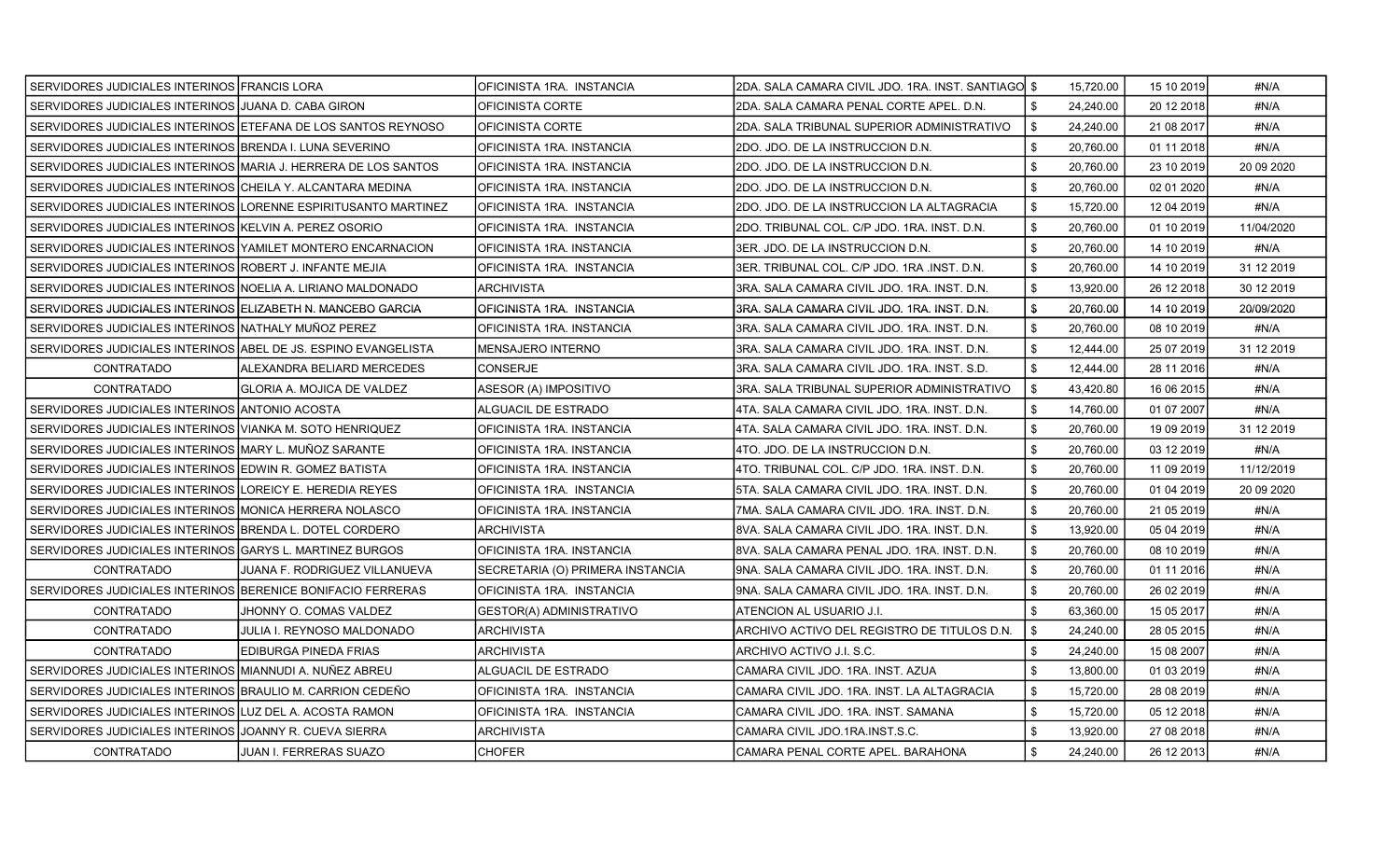| <b>CONTRATADO</b>                                              | APOLINAR JAVIER GUTIERREZ    | <b>CHOFER</b>                                                               | CAMARA PENAL CORTE APEL. S.P.M.                                               | \$<br>24,240.00 | 04 03 2014 | #N/A |
|----------------------------------------------------------------|------------------------------|-----------------------------------------------------------------------------|-------------------------------------------------------------------------------|-----------------|------------|------|
| SERVIDORES JUDICIALES INTERINOS IYOSEURY PEREZ FIGUEREO        |                              | <b>OFICINISTA</b>                                                           | CAMARA PENAL CORTE APEL.S.C.                                                  | \$<br>17,640.00 | 22 07 2019 | #N/A |
| SERVIDORES JUDICIALES INTERINOS KATERINE F. RIVERA CASTILLO    |                              | OFICINISTA CORTE                                                            | CAMARA PENAL CORTE APEL.S.C.                                                  | 17,640.00       | 30 07 2018 | #N/A |
| SERVIDORES JUDICIALES INTERINOS JJENNIFER J. RIVAS YSABEL      |                              | <b>OFICINISTA</b>                                                           | CAMARA PENAL CORTE APEL.S.C.                                                  | \$<br>17,640.00 | 22 07 2019 | #N/A |
| SERVIDORES JUDICIALES INTERINOS LOURDES A. POLANCO VALENZUELA  |                              | OFICINISTA CORTE                                                            | CAMARA PENAL CORTE APEL.S.C.                                                  | \$<br>17,640.00 | 30 07 2018 | #N/A |
| SERVIDORES JUDICIALES INTERINOS ISANTA ESPINAL ALCANTARA       |                              | <b>OFICINISTA</b>                                                           | CAMARA PENAL CORTE APEL.S.C.                                                  | \$<br>17,640.00 | 22 07 2019 | #N/A |
| SERVIDORES JUDICIALES INTERINOS ROBERTO SIERRA NUÑEZ           |                              | <b>OFICINISTA</b>                                                           | CAMARA PENAL CORTE APEL.S.C.                                                  | \$<br>17,640.00 | 22 07 2019 | #N/A |
| SERVIDORES JUDICIALES INTERINOS JJESSICA P. JIMENEZ GARCIA     |                              | ALGUACIL DE ESTRADO                                                         | CAMARA PENAL CORTE APEL.S.C.                                                  | 14,760.00       | 22 07 2019 | #N/A |
| CONTRATADO                                                     | HECTOR E. DE LA CRUZ GUZMAN  | ALGUACIL DE ESTRADO                                                         | CAMARA PENAL JDO. 1RA. INST. EL SEIBO                                         | \$<br>14,760.00 | 11 05 2015 | #N/A |
| SERVIDORES JUDICIALES INTERINOS PERLA M. SORIANO JIMENEZ       |                              | OFICINISTA 1RA. INSTANCIA                                                   | CAMARA PENAL JDO. 1RA. INST. HATO MAYOR                                       | \$<br>15,720.00 | 06 11 2018 | #N/A |
| CONTRATADO                                                     | HILKA Y. PUJOLS CUSTODIO     | AUX. DE RECEPCION Y ENTREGA                                                 | CENTRO DE ATENCION AL USUARIO                                                 | \$<br>24,240.00 | 02 03 2015 | #N/A |
| SERVIDORES JUDICIALES INTERINOS TONY DUARTE ZABALA             |                              | AUX. DE RECEPCION Y ENTREGA                                                 | CENTRO DE ATENCION AL USUARIO                                                 | \$<br>24,240.00 | 18 09 2017 | #N/A |
| SERVIDORES JUDICIALES INTERINOS JJOSUE SANTANA DEL ORBE.       |                              | AUX. DE RECEPCION Y ENTREGA                                                 | CENTRO DE ATENCION AL USUARIO                                                 | 24,240.00       | 21 10 2019 | #N/A |
| SERVIDORES JUDICIALES INTERINOS VANGELYS BERROA GARCIA         |                              | AUX. DE RECEPCION Y ENTREGA                                                 | CENTRO DE ATENCION AL USUARIO                                                 | \$<br>24,240.00 | 11 07 2019 | #N/A |
| SERVIDORES JUDICIALES INTERINOS RODNEY L. COMAS RODRIGUEZ      |                              | AUX. DE RECEPCION Y ENTREGA                                                 | CENTRO DE ATENCION AL USUARIO                                                 | 24.240.00       | 21 10 2019 | #N/A |
| SERVIDORES JUDICIALES INTERINOS LUSERO SEVERINO CARRASCO       |                              | AUX. DE RECEPCION Y ENTREGA                                                 | CENTRO DE ATENCION AL USUARIO                                                 | \$<br>24,240.00 | 21 10 2019 | #N/A |
| SERVIDORES JUDICIALES INTERINOS YADIRA CASTILLO NUÑEZ          |                              | AUX. DE RECEPCION Y ENTREGA                                                 | CENTRO DE ATENCION AL USUARIO                                                 | \$<br>24,240.00 | 21 10 2019 | #N/A |
| SERVIDORES JUDICIALES INTERINOS IDANIELA L. PINEDA MERCEDES    |                              | AUX. DE RECEPCION Y ENTREGA                                                 | CENTRO DE ATENCION AL USUARIO                                                 | 24,240.00       | 21 10 2019 | #N/A |
| SERVIDORES JUDICIALES INTERINOS ALEXANDER A. RAMIREZ ALEJO     |                              | AUX. DE RECEPCION Y ENTREGA                                                 | CENTRO DE ATENCION AL USUARIO                                                 | \$<br>24,240.00 | 21 10 2019 | #N/A |
| SERVIDORES JUDICIALES INTERINOS ELIZABETH D. CARRASCO CASTILLO |                              | AUX. DE RECEPCION Y ENTREGA                                                 | CENTRO DE ATENCION AL USUARIO                                                 | 24,240.00       | 01 11 2019 | #N/A |
| SERVIDORES JUDICIALES INTERINOS ILAURA Y. AGUASVIVAS PERALTA   |                              | AUX. DE RECEPCION Y ENTREGA                                                 | CENTRO DE ATENCION AL USUARIO                                                 | \$<br>24,240.00 | 02 12 2019 | #N/A |
| SERVIDORES JUDICIALES INTERINOS REUDIS M. MUÑOZ REYNOSO        |                              | <b>OFICINISTA</b>                                                           | CENTRO DE CITACIONES S.P.M.                                                   | \$<br>17,640.00 | 06 09 2018 | #N/A |
| SERVIDORES JUDICIALES INTERINOS ICARLOS M. SEPULVEDA FELICIANO |                              | <b>OFICINISTA</b>                                                           | CENTRO DE CITACIONES S.P.M.                                                   | 17,640.00       | 30 08 2018 | #N/A |
| SERVIDORES JUDICIALES INTERINOS MIGUEL A. SORIANO PEÑA         |                              | <b>OFICINISTA</b>                                                           | CENTRO DE CITACIONES S.P.M.                                                   | \$<br>17,640.00 | 30 08 2018 | #N/A |
| <b>CONTRATADO</b>                                              | MAYRA T. HERNANDEZ GORIS     | MEDIADOR                                                                    | CENTRO DE MEDIACION JUDICIAL D.N.                                             | 67.082.40       | 21 07 2010 | #N/A |
| <b>CONTRATADO</b>                                              | JUANA E. BARE GUZMAN         | COORDINADOR CENTRO DE MEDIACION FAMILICENTRO DE MEDIACION JUDICIAL HERRERA  |                                                                               | \$<br>77,836.80 | 20 03 2007 | #N/A |
| <b>CONTRATADO</b>                                              | MARTHA Y. TORIBIO            | <b>MEDIADOR</b>                                                             | CENTRO DE MEDIACION JUDICIAL HERRERA                                          | \$<br>67,082.40 | 30 09 2008 | #N/A |
| <b>CONTRATADO</b>                                              | PETRONILA ROSARIO ADAMES     |                                                                             | COORDINADOR CENTRO DE MEDIACION FAMILICENTRO DE MEDIACION JUDICIAL LA CIENEGA | \$<br>77,836.80 | 20 03 2007 | #N/A |
| <b>CONTRATADO</b>                                              | NIDIA E. REYNOSO MATOS       | COORDINADOR CENTRO DE MEDIACION JUDICICENTRO DE MEDIACION JUDICIAL S.D.     |                                                                               | \$<br>77.836.80 | 20 03 2007 | #N/A |
| <b>CONTRATADO</b>                                              | ROSA A. MORENO GARCIA        | COORDINADOR CENTRO DE MEDIACION JUDIC CENTRO DE MEDIACION JUDICIAL SANTIAGO |                                                                               | \$<br>77,836.80 | 01 01 2007 | #N/A |
| <b>CONTRATADO</b>                                              | DAMARIS A. PEREZ RODRIGUEZ   | <b>MEDIADOR</b>                                                             | CENTRO DE MEDIACION JUDICIAL SANTIAGO                                         | \$<br>67,082.40 | 04 09 2014 | #N/A |
| <b>CONTRATADO</b>                                              | SILVESTRE ESTRELLA CABRERA   | SEGURIDAD DE JUEZ SCJ                                                       | CONSEJO DEL PODER JUDICIAL                                                    | \$<br>15,600.00 | 04 09 2017 | #N/A |
| <b>CONTRATADO</b>                                              | LUCIA M. ESTRELLA DIAZ       | ABOGADO AYUDANTE CORTE                                                      | CORTE DE APEL. MONTE CRISTI                                                   | 48,894.00       | 27 10 2014 | #N/A |
| <b>CONTRATADO</b>                                              | ROSALBA ALT. PAULINO BETEMIT | <b>OFICINISTA CORTE</b>                                                     | CORTE DE APEL. MONTE CRISTI                                                   | \$<br>17,640.00 | 01 02 2016 | #N/A |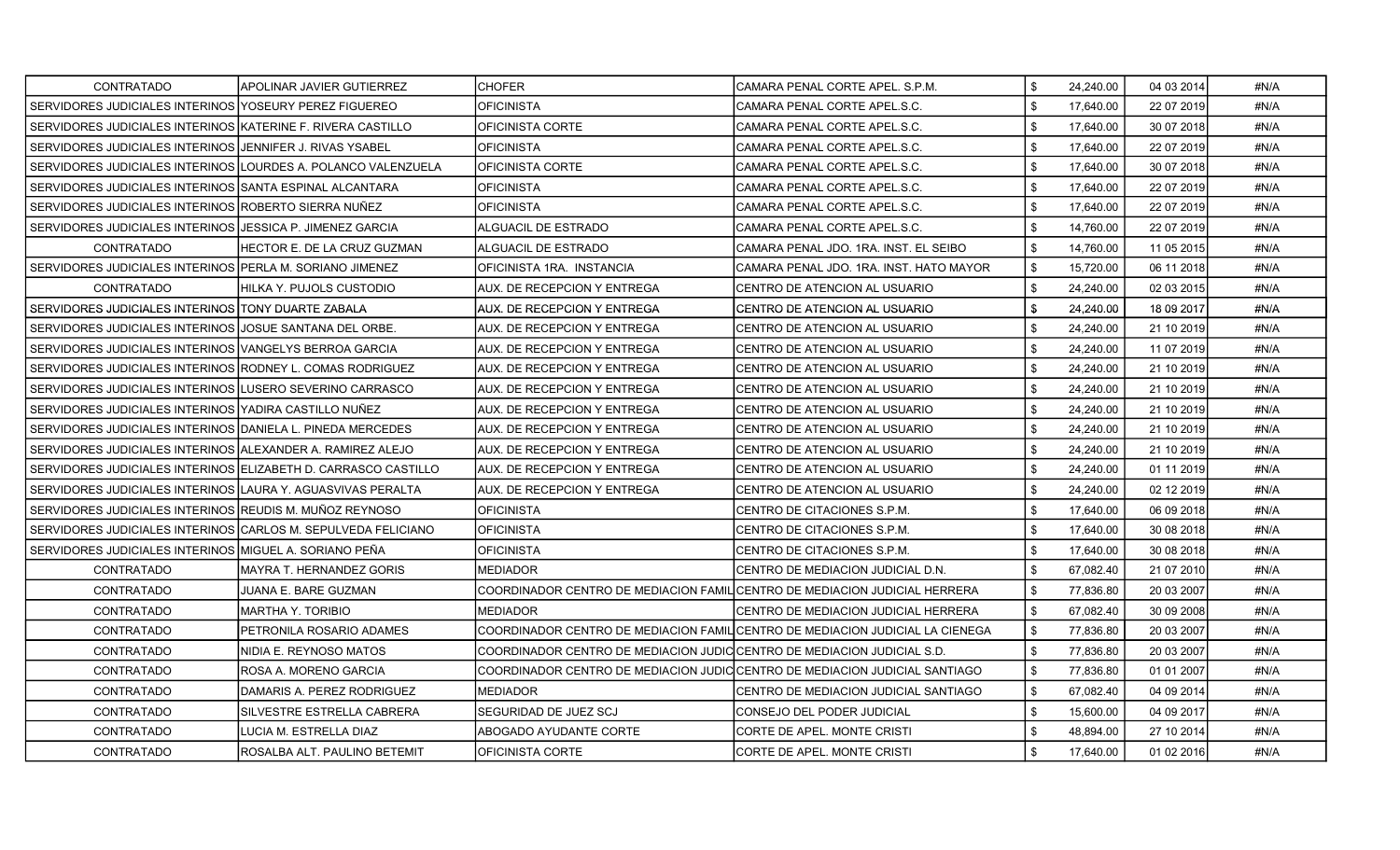| CONTRATADO                                                 | ROSA E. PIÑA                    | <b>CONSERJE</b>                          | CORTE DE APEL. N.N.A. S.F.M.                                                          |      | 12,444.00  | 26 10 2016 | #N/A        |
|------------------------------------------------------------|---------------------------------|------------------------------------------|---------------------------------------------------------------------------------------|------|------------|------------|-------------|
| CONTRATADO                                                 | SARA P. DE LA CRUZ GOMEZ        | OFICINISTA CORTE                         | CORTE DE TRABAJO LA VEGA                                                              |      | 17,640.00  | 13 06 2016 | #N/A        |
| SERVIDORES JUDICIALES INTERINOS ROSSY E. CONTIN NUÑEZ      |                                 | OFICINISTA CORTE                         | CORTE DE TRABAJO S.F.M.                                                               |      | 17,640.00  | 18 01 2019 | 20 09 20 20 |
| CONTRATADO                                                 | SANTO R. VARGAS BATISTA         | <b>AGENTE DE SERVICIOS</b>               | CUSTODIA Y SERVICIO ARCHIVO PERMANENTE                                                | - \$ | 24,240.00  | 28 11 2016 | #N/A        |
| <b>CONTRATADO</b>                                          | MANUEL ANT. JIMENEZ GOMEZ       | SUPERVISOR(A) ADMINISTRATIVO             | DIRECCION ADMINISTRATIVA                                                              |      | 67.082.40  | 04 05 2005 | #N/A        |
| CONTRATADO                                                 | CARMEN G. CAMILO UREÑA          | SUPERVISOR(A) ADMINISTRATIVO             | DIRECCION ADMINISTRATIVA                                                              |      | 67,082.40  | 01 03 2006 | #N/A        |
| <b>CONTRATADO</b>                                          | ALEXIS A. RAMIREZ DE LOS SANTOS | SEGURIDAD EX-PRESIDENTE SCJ              | DIRECCION CENTRAL DE LA POLICIA DE PROTECCIO $\,$ \$                                  |      | 17,943.52  | 02 06 2014 | #N/A        |
| CONTRATADO                                                 | JOANNY ALT. TEJADA GOMEZ        | ASISTENTE DIRECCION POLITICAS PUBLICAS   | DIRECCION DE ANALISIS Y POLITICAS PUBLICAS                                            |      | 77,836.80  | 14 11 2014 | #N/A        |
| <b>CONTRATADO</b>                                          | <b>RAFAEL A. MANCEBO</b>        | <b>VIGILANTE</b>                         | DIRECCION DE FAMILIA, NIÑEZ, ADOLESCENCIA Y GE \$                                     |      | 13,800.00  | 17 03 2005 | #N/A        |
| SERVIDORES JUDICIALES INTERINOS HECTOR A. DIAZ NEUMANN     |                                 |                                          | ASESOR DE ORGANIZACION Y ADMINISTRACIO DIRECCION DE GESTION HUMANA Y CARRERA JUDIO \$ |      | 60,000.00  | 23 11 2012 | #N/A        |
| SERVIDORES JUDICIALES INTERINOS ALESCAR ANT. ORTIZ         |                                 | DISEÑADOR GRAFICO                        | DIRECCION DE GESTION HUMANA Y CARRERA JUDIO \$                                        |      | 46,930.00  | 20 11 2019 | 20 02 2020  |
| CONTRATADO                                                 | <b>ESMEDIN REYES CUEVAS</b>     | <b>CONSERJE</b>                          | DIRECCION DE PLANIFICACION Y PROYECTOS                                                | - \$ | 14,160.00  | 24 01 2006 | #N/A        |
| CONTRATADO                                                 | BERTA CONTRERAS CABRAL          | CONSERJE                                 | DIRECCION DE PLANIFICACION Y PROYECTOS                                                |      | 12,444.00  | 28 12 2016 | #N/A        |
| SERVIDORES JUDICIALES INTERINOS STEVEN SAMOL SANTOS        |                                 | <b>GESTOR (A) DE PROYECTOS</b>           | DIRECCION GENERAL TECNICA                                                             |      | 124,676.00 | 11 11 2019 | 11 03 2020  |
| SERVIDORES JUDICIALES INTERINOS JORGE E. MARTINEZ GUZMAN   |                                 | ANALISTA SENIOR DE PROCESOS              | DIRECCION GENERAL TECNICA                                                             |      | 69,372.00  | 11 11 2019 | 11 03 2020  |
| SERVIDORES JUDICIALES INTERINOS RAMONA S. VENTURA BRITO    |                                 | <b>GESTOR (A) DE PROYECTOS</b>           | DIRECCION GENERAL TECNICA                                                             |      | 124,676.00 | 18 11 2019 | 18 03 2020  |
| CONTRATADO                                                 | NORIS L. NUÑEZ REGALADO         | ABOGADO AYUDANTE SCJ                     | <b>DIRECCION LEGAL DGT</b>                                                            |      | 105,720.00 | 08 08 2016 | #N/A        |
| SERVIDORES JUDICIALES INTERINOS JJOSE R. POZO LEONARDO     |                                 | <b>INSPECTOR DE MENSURAS CATASTRALES</b> | DIRECCION NACIONAL MENSURAS CATASTRALES                                               |      | 69,696.00  | 02 01 2019 | #N/A        |
| SERVIDORES JUDICIALES INTERINOS DELIANNY SOTO MARTINEZ     |                                 | <b>AUXILIAR ADMINISTRATIVO</b>           | DIRECCION REG. MENSURAS CAT. DPTO. CENTRAL                                            | -\$  | 24,240.00  | 26 12 2018 | #N/A        |
| SERVIDORES JUDICIALES INTERINOS LODIS J. MEDINA PEREZ      |                                 | TECNICO DE MENSURAS                      | DIRECCION REG. MENSURAS CAT. DPTO. CENTRAL                                            |      | 51,804.00  | 17 12 2018 | #N/A        |
| CONTRATADO                                                 | MAYRA J. FROMETA BRITO          | ANALISTA II ACTIVO FIJO                  | DIV. DE ACTIVOS FIJOS                                                                 |      | 44,092.80  | 02 03 2015 | #N/A        |
| CONTRATADO                                                 | <b>CLARIVER BRITO ARNAUD</b>    | ANALISTA II EVALUACION DEL DESEMPEÑO     | IDIV. DE EVALUACION DEL DESEMPEÑO                                                     | \$   | 44,092.80  | 06 03 2017 | #N/A        |
| SERVIDORES JUDICIALES INTERINOS ANNY D. CONCE VARGAS       |                                 | <b>RECEPCIONISTA</b>                     | DIV. DE GESTION INTERNA DEL TALENTO                                                   |      | 21,000.00  | 12 06 2019 | #N/A        |
| <b>CONTRATADO</b>                                          | LLIRA C. SIERRA RECIO           | ANALISTA JURIDICO                        | DIV. DE JURISPRUDENCIA Y LEGISLACION                                                  | - \$ | 44,902.80  | 07 11 2014 | #N/A        |
| SERVIDORES JUDICIALES INTERINOS JHENNY R. MARTIN BOBADILLA |                                 | ANALISTA PROGRAMADOR                     | DIV. DE MANTENIMIENTO Y ACT. DE SISTEMAS                                              |      | 67,082.40  | 23 08 2016 | 25 02 2020  |
| CONTRATADO                                                 | <b>BERENICE SEGURA ESPINOSA</b> | AUXILIAR ADMINISTRATIVO                  | DIV. DE NOMINAS                                                                       | - \$ | 24,240.00  | 03 08 2017 | #N/A        |
| CONTRATADO                                                 | NIXON JUAN SALOMON              | CATALOGADOR                              | DOCUMENTACION Y BIBLIOTECAS                                                           | \$   | 33,120.00  | 07 12 2016 | #N/A        |
| <b>CONTRATADO</b>                                          | ROSA D. ACOSTA CACERES          | <b>CONSERJE</b>                          | DPTO. ADMINISTRATIVO BAORUCO                                                          |      | 12,444.00  | 05 06 2006 | #N/A        |
| CONTRATADO                                                 | JORGE A. TONOS PEÑA             | <b>CONSERJE</b>                          | DPTO. ADMINISTRATIVO BARAHONA                                                         |      | 12,444.00  | 21 04 2005 | #N/A        |
| CONTRATADO                                                 | CARLOS ML. FELIZ FERRERAS       | <b>VIGILANTE</b>                         | DPTO. ADMINISTRATIVO BARAHONA                                                         |      | 12,444.00  | 07 02 2006 | #N/A        |
| CONTRATADO                                                 | DOMINGO CAMPOS MATEO            | VIGILANTE                                | DPTO. ADMINISTRATIVO BARAHONA                                                         | \$   | 12,444.00  | 04 10 2006 | #N/A        |
| CONTRATADO                                                 | RAFAEL MENDEZ                   | MENSAJERO EXTERNO                        | DPTO. ADMINISTRATIVO BARAHONA                                                         |      | 16,440.00  | 14 02 2003 | #N/A        |
| <b>CONTRATADO</b>                                          | DARLENNY VOLQUEZ CUEVAS         | MENSAJERO INTERNO                        | DPTO. ADMINISTRATIVO BARAHONA                                                         |      | 12,444.00  | 23 06 2016 | #N/A        |
| CONTRATADO                                                 | ADOLFO C. LORA                  | <b>VIGILANTE</b>                         | DPTO. ADMINISTRATIVO CORTE DE TRABAJO D.N.                                            |      | 12,780.00  | 01 05 2002 | #N/A        |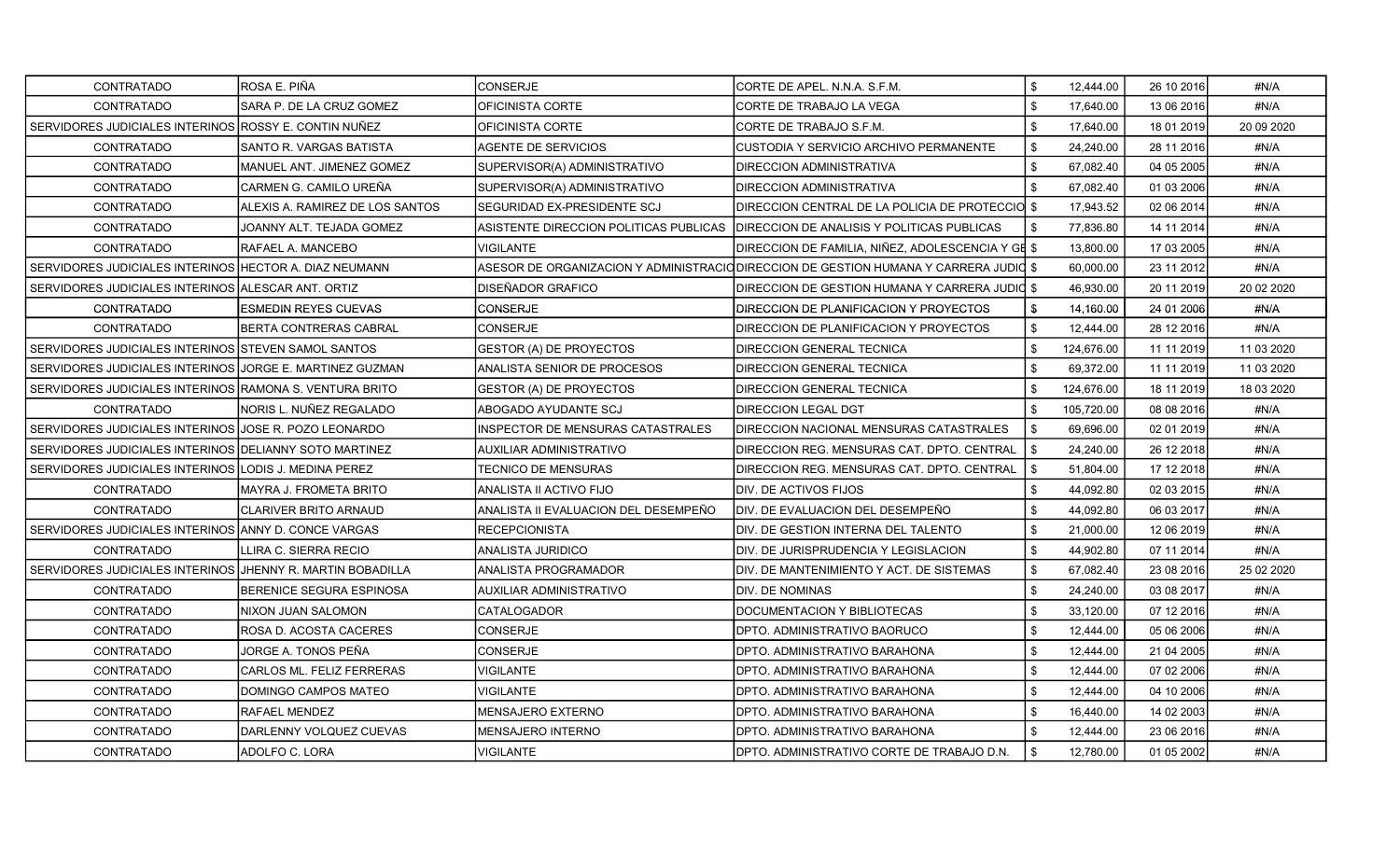| CONTRATADO                                                | SANTO A. AMADOR GONZALEZ      | <b>MAYORDOMO III</b>                    | DPTO. ADMINISTRATIVO CORTE DE TRABAJO D.N.         | \$  | 16,920.00 | 16 04 2001 | #N/A        |
|-----------------------------------------------------------|-------------------------------|-----------------------------------------|----------------------------------------------------|-----|-----------|------------|-------------|
| CONTRATADO                                                | <b>ESTELIA MORILLO</b>        | CONSERJE                                | IDPTO. ADMINISTRATIVO CORTE DE TRABAJO D.N.        | \$  | 12,444.00 | 01 06 2015 | #N/A        |
| <b>CONTRATADO</b>                                         | CRUSITA AGRAMONTE OTAÑO       | CONSERJE                                | DPTO. ADMINISTRATIVO CORTE DE TRABAJO D.N.         | -\$ | 12,444.00 | 21 09 2015 | #N/A        |
| <b>CONTRATADO</b>                                         | <b>ISABEL MEJIA</b>           | CONSERJE                                | DPTO. ADMINISTRATIVO EL SEIBO                      | \$  | 12,444.00 | 02 01 2017 | #N/A        |
| <b>CONTRATADO</b>                                         | CECILIO SEVERINO SEVERINO     | MAYORDOMO III                           | DPTO. ADMINISTRATIVO EL SEIBO                      | \$  | 13,800.00 | 31 01 2017 | #N/A        |
| <b>CONTRATADO</b>                                         | <b>FRANCISCO SANCHEZ</b>      | JARDINERO                               | DPTO. ADMINISTRATIVO ESPAILLAT                     | \$  | 12,444.00 | 28 03 2001 | #N/A        |
| <b>CONTRATADO</b>                                         | NORMA C. ESCOBOZA             | <b>CONSERJE</b>                         | <b>DPTO. ADMINISTRATIVO ESPAILLAT</b>              | \$  | 12,444.00 | 29 12 2000 | #N/A        |
| <b>CONTRATADO</b>                                         | MARITZA M. ABREU HERRERA      | CONSERJE                                | IDPTO. ADMINISTRATIVO ESPAILLAT                    |     | 12,444.00 | 03 11 2003 | #N/A        |
| <b>CONTRATADO</b>                                         | NELSON MORALES ECHAVARRIA     | VIGILANTE                               | DPTO. ADMINISTRATIVO HATO MAYOR                    |     | 12,780.00 | 30 03 2005 | #N/A        |
| SERVIDORES JUDICIALES INTERINOS DANNY VILLANUEVA HEREDIA  |                               | <b>MENSAJERO INTERNO</b>                | DPTO. ADMINISTRATIVO HATO MAYOR                    | \$  | 12,444.00 | 15 03 2019 | #N/A        |
| <b>CONTRATADO</b>                                         | MANUEL DE JS. FERREIRA BUENO  | VIGILANTE                               | DPTO. ADMINISTRATIVO JDOS. DE PAZ DE LA 2DA. CI \$ |     | 12,780.00 | 15 07 2004 | #N/A        |
| SERVIDORES JUDICIALES INTERINOS LUIS E. BISONO            |                               | MENSAJERO INTERNO                       | IDPTO. ADMINISTRATIVO JDOS. DE TRABAJO             | \$  | 12,444.00 | 19 11 2018 | 11 04 2020  |
| <b>CONTRATADO</b>                                         | MANUEL DE JS. ROJAS CHALAS    | VIGILANTE                               | DPTO. ADMINISTRATIVO JDOS. DE TRANS. D.N.          | -\$ | 13,618.81 | 07 10 2004 | #N/A        |
| <b>CONTRATADO</b>                                         | PABLO Y. ROSARIO TERRERO      | ENCARGADO(A) OFICINA ADMINISTRATIVA I   | IDPTO. ADMINISTRATIVO JDOS. DE TRANS. D.N.         | -\$ | 45,600.00 | 02 11 2000 | #N/A        |
| <b>CONTRATADO</b>                                         | URSIMIDIO PACHECO PEGUERO     | CONSERJE                                | IDPTO. ADMINISTRATIVO JDOS. DE TRANS. D.N.         | \$  | 12,444.00 | 02 10 2001 | #N/A        |
| <b>CONTRATADO</b>                                         | YESICA G. HERRERA PEÑA        | CONSERJE                                | DPTO. ADMINISTRATIVO JDOS. DE TRANS. D.N.          | \$  | 12,444.00 | 22 09 2016 | #N/A        |
| <b>CONTRATADO</b>                                         | <b>IFELIPA LIRIANO</b>        | <b>CONSERJE</b>                         | DPTO. ADMINISTRATIVO JUR. CIVIL S.D.               | \$  | 12,444.00 | 01 10 2008 | #N/A        |
| <b>CONTRATADO</b>                                         | AGUSTINA DE LA CRUZ DE LEON   | CONSERJE                                | DPTO. ADMINISTRATIVO JUR. LABORAL S.D.             |     | 13,440.00 | 23 01 2006 | #N/A        |
| <b>CONTRATADO</b>                                         | JUANA DE LEON DE LA ROSA      | CONSERJE                                | DPTO. ADMINISTRATIVO JUR. N.N.A. S.D.              |     | 12,444.00 | 12 04 2004 | #N/A        |
| CONTRATADO                                                | <b>AVELINO FORNE ROBLES</b>   | PORTERO                                 | DPTO. ADMINISTRATIVO LA ALTAGRACIA                 | \$  | 12,444.00 | 14 03 2006 | #N/A        |
| <b>CONTRATADO</b>                                         | <b>NICOLAS GUERRERO</b>       | <b>PORTERO</b>                          | DPTO. ADMINISTRATIVO LA ALTAGRACIA                 | \$  | 12,444.00 | 17 08 2006 | #N/A        |
| <b>CONTRATADO</b>                                         | PABLO BAEZ RODRIGUEZ          | ENCARGADO(A) OFICINA ADMINISTRATIVA III | <b>IDPTO. ADMINISTRATIVO LA ROMANA</b>             | \$  | 67,405.20 | 08 03 2007 | #N/A        |
| <b>CONTRATADO</b>                                         | <b>MARIO J. RODRIGUEZ</b>     | REP. Y MANT. MAQUINAS ESCRIBIR          | DPTO. ADMINISTRATIVO LA VEGA                       |     | 4,800.00  | 01 10 1997 | #N/A        |
| <b>CONTRATADO</b>                                         | <b>GENARO D. MARTE SANTOS</b> | MAYORDOMO I                             | IDPTO. ADMINISTRATIVO LA VEGA                      |     | 16,920.00 | 01 05 2002 | #N/A        |
| SERVIDORES JUDICIALES INTERINOS BIANKA M. ALMONTE PEARSON |                               | RECEPCIONISTA                           | DPTO. ADMINISTRATIVO LA VEGA                       |     | 14,760.00 | 13 12 2018 | 20 09 20 20 |
| <b>CONTRATADO</b>                                         | <b>JULIO GONZALEZ</b>         | <b>MAYORDOMO II</b>                     | DPTO. ADMINISTRATIVO MARIA TRINIDAD SANCHEZ   \$   |     | 14,760.00 | 09 06 2003 | #N/A        |
| <b>CONTRATADO</b>                                         | IROBERTO GONZALEZ MOREL       | INTERPRETE JUDICIAL                     | IDPTO. ADMINISTRATIVO MONTE CRISTI                 |     | 21,960.00 | 02 05 2001 | #N/A        |
| <b>CONTRATADO</b>                                         | <b>FIOR M. TAPIA PERALTA</b>  | VIGILANTE                               | DPTO. ADMINISTRATIVO MONTE CRISTI                  |     | 12,444.00 | 21 03 2017 | #N/A        |
| <b>CONTRATADO</b>                                         | <b> ELPIDIO SANTOS PAULA</b>  | VIGILANTE                               | DPTO. ADMINISTRATIVO N.N.A. D.N.                   |     | 12,780.00 | 24 05 2004 | #N/A        |
| CONTRATADO                                                | ARISMENDY VASQUEZ CORDERO     | <b>VIGILANTE</b>                        | DPTO. ADMINISTRATIVO N.N.A. D.N.                   | \$  | 13,680.00 | 16 12 2004 | #N/A        |
| <b>CONTRATADO</b>                                         | WILLY DE LA CRUZ GUZMAN       | MENSAJERO EXTERNO                       | DPTO, ADMINISTRATIVO N.N.A. D.N.                   | \$  | 18,120.00 | 05 06 2017 | #N/A        |
| CONTRATADO                                                | OCTAVIO LORENZO FORTUNA       | <b>MENSAJERO INTERNO</b>                | DPTO. ADMINISTRATIVO N.N.A. S.C.                   | \$  | 12,444.00 | 21 04 2005 | #N/A        |
| CONTRATADO                                                | IRIO RAMIREZ CORNIELES        | PLOMERO                                 | IDPTO. ADMINISTRATIVO P.J.C.N.                     |     | 18,360.00 | 12 02 2002 | #N/A        |
| <b>CONTRATADO</b>                                         | VENERANDA POLANCO VILLAR      | <b>CONSERJE</b>                         | DPTO. ADMINISTRATIVO P.J.C.N.                      |     | 12,444.00 | 01 10 2002 | #N/A        |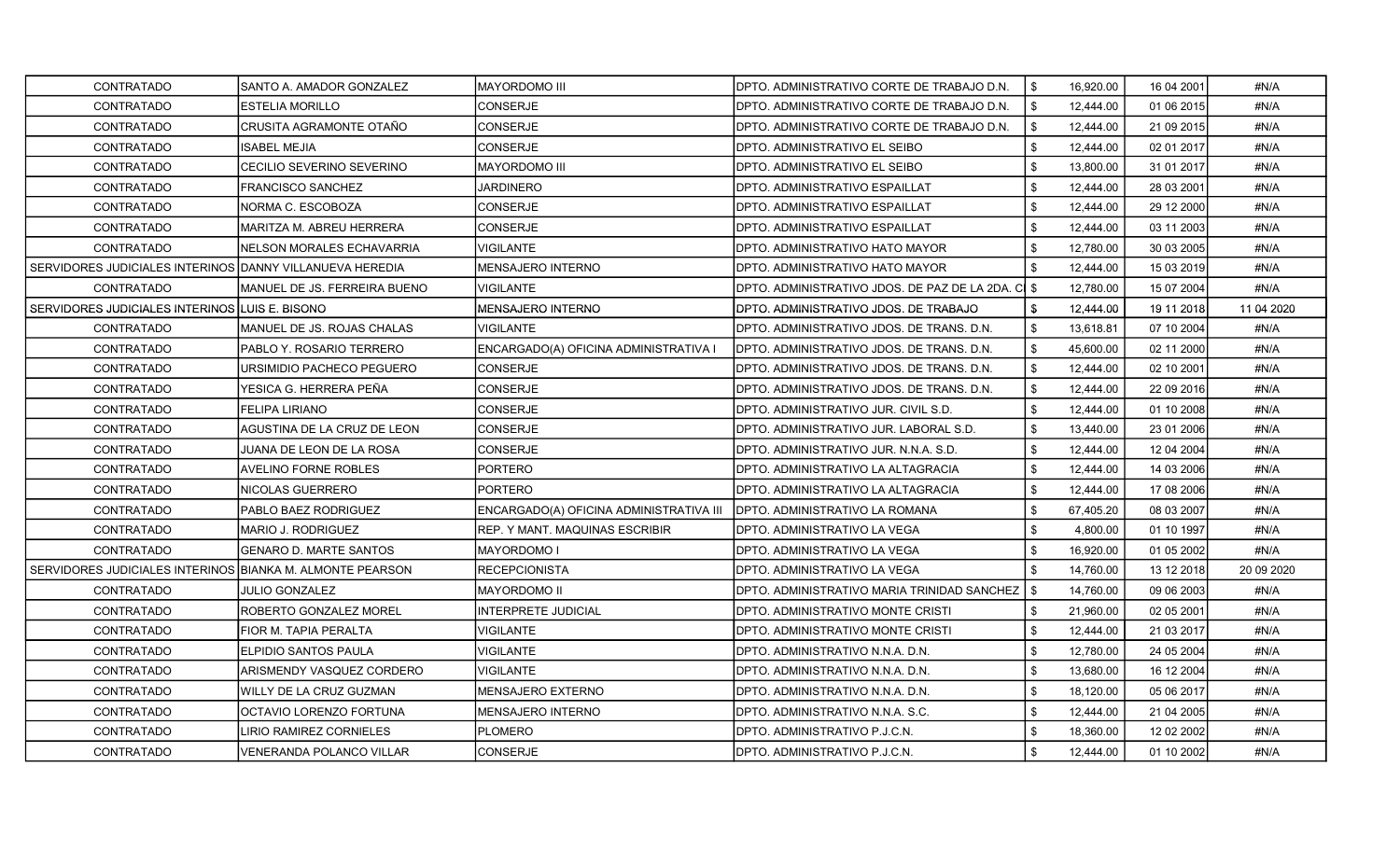| <b>CONTRATADO</b>                                           | FERNANDO BANKS                   | <b>REPRODUCTOR DE DOCUMENTOS</b> | DPTO. ADMINISTRATIVO P.J.C.N.                          | \$   | 15,840.00 | 20 10 2016 | #N/A       |
|-------------------------------------------------------------|----------------------------------|----------------------------------|--------------------------------------------------------|------|-----------|------------|------------|
| SERVIDORES JUDICIALES INTERINOS IAMARILIS HERNANDEZ REYNOSO |                                  | <b>MENSAJERO INTERNO</b>         | DPTO. ADMINISTRATIVO P.J.C.N.                          | -\$  | 12,444.00 | 01 04 2019 | 21 11 2019 |
| SERVIDORES JUDICIALES INTERINOS ESTHEPHANY BELTRAN VALDEZ   |                                  | <b>CONSERJE</b>                  | DPTO. ADMINISTRATIVO P.J.C.N.                          |      | 12,444.00 | 19 06 2018 | #N/A       |
| <b>CONTRATADO</b>                                           | <b>MANUEL ARMANDO ARIAS</b>      | VIGILANTE                        | DPTO. ADMINISTRATIVO PERAVIA                           |      | 12,444.00 | 01 07 2004 | #N/A       |
| CONTRATADO                                                  | RAMON E. DOÑE                    | <b>VIGILANTE</b>                 | DPTO. ADMINISTRATIVO PJ CORTE DE APELACION D $\mid$ \$ |      | 13,800.00 | 04 08 2005 | #N/A       |
| <b>CONTRATADO</b>                                           | SERGIO RAMIREZ VALENZUELA        | <b>VIGILANTE</b>                 | DPTO. ADMINISTRATIVO PJ CORTE DE APELACION DI \$       |      | 13,800.00 | 25 11 2005 | #N/A       |
| CONTRATADO                                                  | CANDIDA R. CORPORAN SANTOS       | <b>CONSERJE</b>                  | DPTO. ADMINISTRATIVO PJ CORTE DE APELACION DI \$       |      | 14,160.00 | 13 12 2005 | #N/A       |
| <b>CONTRATADO</b>                                           | LUISA ARBOLEDA SANTANA           | <b>CONSERJE</b>                  | DPTO. ADMINISTRATIVO PJ CORTE DE APELACION DI \$       |      | 14,160.00 | 01 11 2000 | #N/A       |
| <b>CONTRATADO</b>                                           | MERCEDES LEDESMA FELIZ           | <b>CONSERJE</b>                  | DPTO. ADMINISTRATIVO PJ CORTE DE APELACION D $\mid$ \$ |      | 14,160.00 | 01 11 2000 | #N/A       |
| <b>CONTRATADO</b>                                           | RAMONA ALCANTARA VALDEZ          | <b>CONSERJE</b>                  | DPTO. ADMINISTRATIVO PJ CORTE DE APELACION DI \$       |      | 14,160.00 | 09 12 2008 | #N/A       |
| <b>CONTRATADO</b>                                           | MAYRA DE LA CRUZ MATEO           | <b>CONSERJE</b>                  | DPTO. ADMINISTRATIVO PJ CORTE DE APELACION DI \$       |      | 14,160.00 | 17 11 2016 | #N/A       |
| CONTRATADO                                                  | <b>CARMEN PIERRE OLIVO</b>       | <b>CONSERJE</b>                  | DPTO. ADMINISTRATIVO PJ CORTE DE APELACION DI \$       |      | 14,160.00 | 17 04 2017 | #N/A       |
| SERVIDORES JUDICIALES INTERINOS FIOR PERALTA MOYA           |                                  | <b>CONSERJE</b>                  | DPTO. ADMINISTRATIVO PJ CORTE DE APELACION D $\mid$ \$ |      | 14,160.00 | 02 10 2018 | #N/A       |
| CONTRATADO                                                  | CARMELO ACOSTA VASQUEZ           | <b>PORTERO</b>                   | DPTO. ADMINISTRATIVO PJ S.C.J.                         |      | 17,444.00 | 15 02 2002 | #N/A       |
| <b>CONTRATADO</b>                                           | PEDRO BELLO PERALTA              | <b>VIGILANTE</b>                 | DPTO. ADMINISTRATIVO PJ S.C.J.                         |      | 13,800.00 | 27 04 2005 | #N/A       |
| <b>CONTRATADO</b>                                           | JOSE TIMO SELIS                  | ALBANIL S.C.J.                   | DPTO. ADMINISTRATIVO PJ S.C.J.                         | - \$ | 15,840.00 | 16 06 2005 | #N/A       |
| CONTRATADO                                                  | <b>MATILDES ALCANTARA VALDEZ</b> | <b>CONSERJE</b>                  | DPTO. ADMINISTRATIVO PJ S.C.J.                         | \$   | 14,160.00 | 16 06 2005 | #N/A       |
| CONTRATADO                                                  | VIRGILIO ANT. JIMENEZ LEGUISAMO  | PLOMERO                          | DPTO. ADMINISTRATIVO PJ S.C.J.                         |      | 21,480.00 | 11 08 2005 | #N/A       |
| <b>CONTRATADO</b>                                           | <b>VENANCIO MARTINEZ BETREZ</b>  | <b>VIGILANTE</b>                 | DPTO. ADMINISTRATIVO PJ S.C.J.                         | - \$ | 13,800.00 | 28 04 2006 | #N/A       |
| <b>CONTRATADO</b>                                           | EOPOLDO TEJEDA ALCANTARA         | VIGILANTE                        |                                                        |      | 12,900.00 | 15 11 2000 | #N/A       |
|                                                             |                                  | <b>JARDINERO</b>                 | DPTO. ADMINISTRATIVO PJ S.C.J.                         |      |           |            | #N/A       |
| CONTRATADO                                                  | IGNACIO RIVERA ROSARIO           |                                  | DPTO. ADMINISTRATIVO PJ S.C.J.                         | \$   | 14,160.00 | 06 08 2015 |            |
| CONTRATADO                                                  | MANUEL E. PEÑA PEREZ             | <b>TECNICO DE REFRIGERACION</b>  | DPTO. ADMINISTRATIVO PJ S.C.J.                         | \$   | 22,800.00 | 21 06 2017 | #N/A       |
| <b>CONTRATADO</b>                                           | ANATALIA AQUINO PAULA            | <b>CONSERJE</b>                  | DPTO. ADMINISTRATIVO PJ S.C.J.                         |      | 14,160.00 | 26 09 2016 | #N/A       |
| CONTRATADO                                                  | LUZ DEL A. NUÑEZ ALMANZAR        | <b>CONSERJE</b>                  | DPTO. ADMINISTRATIVO PJ S.C.J.                         |      | 12,444.00 | 24 04 2017 | #N/A       |
| CONTRATADO                                                  | JOSE FCO. ABREU MOTA             | <b>VIGILANTE</b>                 | DPTO. ADMINISTRATIVO PUERTO PLATA                      |      | 12,444.00 | 31 05 2005 | #N/A       |
| <b>CONTRATADO</b>                                           | LUCIANO RODRIGUEZ VASQUEZ        | <b>VIGILANTE</b>                 | DPTO. ADMINISTRATIVO PUERTO PLATA                      | \$   | 12,444.00 | 05 05 2006 | #N/A       |
| <b>CONTRATADO</b>                                           | JUAN DEL ROSARIO NUÑEZ           | <b>VIGILANTE</b>                 | DPTO. ADMINISTRATIVO PUERTO PLATA                      | \$   | 12,444.00 | 23 10 2007 | #N/A       |
| CONTRATADO                                                  | PATRICIO VENTURA HIRALDO         | <b>CHOFER</b>                    | DPTO. ADMINISTRATIVO PUERTO PLATA                      |      | 24,240.00 | 10 01 2017 | #N/A       |
| SERVIDORES JUDICIALES INTERINOS JJUANA FCA. SANCHEZ MOTA    |                                  | <b>CONSERJE</b>                  | DPTO. ADMINISTRATIVO S.C.                              | - \$ | 12,444.00 | 01 01 2007 | #N/A       |
| SERVIDORES JUDICIALES INTERINOS MIDONIA DE JESUS SANTOS     |                                  | <b>CONSERJE</b>                  | DPTO. ADMINISTRATIVO S.C.                              |      | 12,444.00 | 01 01 2007 | #N/A       |
| CONTRATADO                                                  | BERNALDO SANTANA ENCARNACION     | <b>JARDINERO</b>                 | DPTO. ADMINISTRATIVO S.C.                              | \$   | 14,160.00 | 09 10 2001 | #N/A       |
| CONTRATADO                                                  | MILAGROS CEBALLOS                | <b>MENSAJERO INTERNO</b>         | DPTO. ADMINISTRATIVO S.C.                              | \$   | 12,444.00 | 18 07 2001 | #N/A       |
| CONTRATADO                                                  | FELIPE DIPRE DE LA ROSA          | VIGILANTE                        | DPTO. ADMINISTRATIVO S.C.                              |      | 12,444.00 | 24 11 2003 | #N/A       |
| <b>CONTRATADO</b>                                           | MIOSOTIS GERMAN TEJEDA           | <b>CONSERJE</b>                  | DPTO. ADMINISTRATIVO S.C.                              |      | 12,444.00 | 05 06 2017 | #N/A       |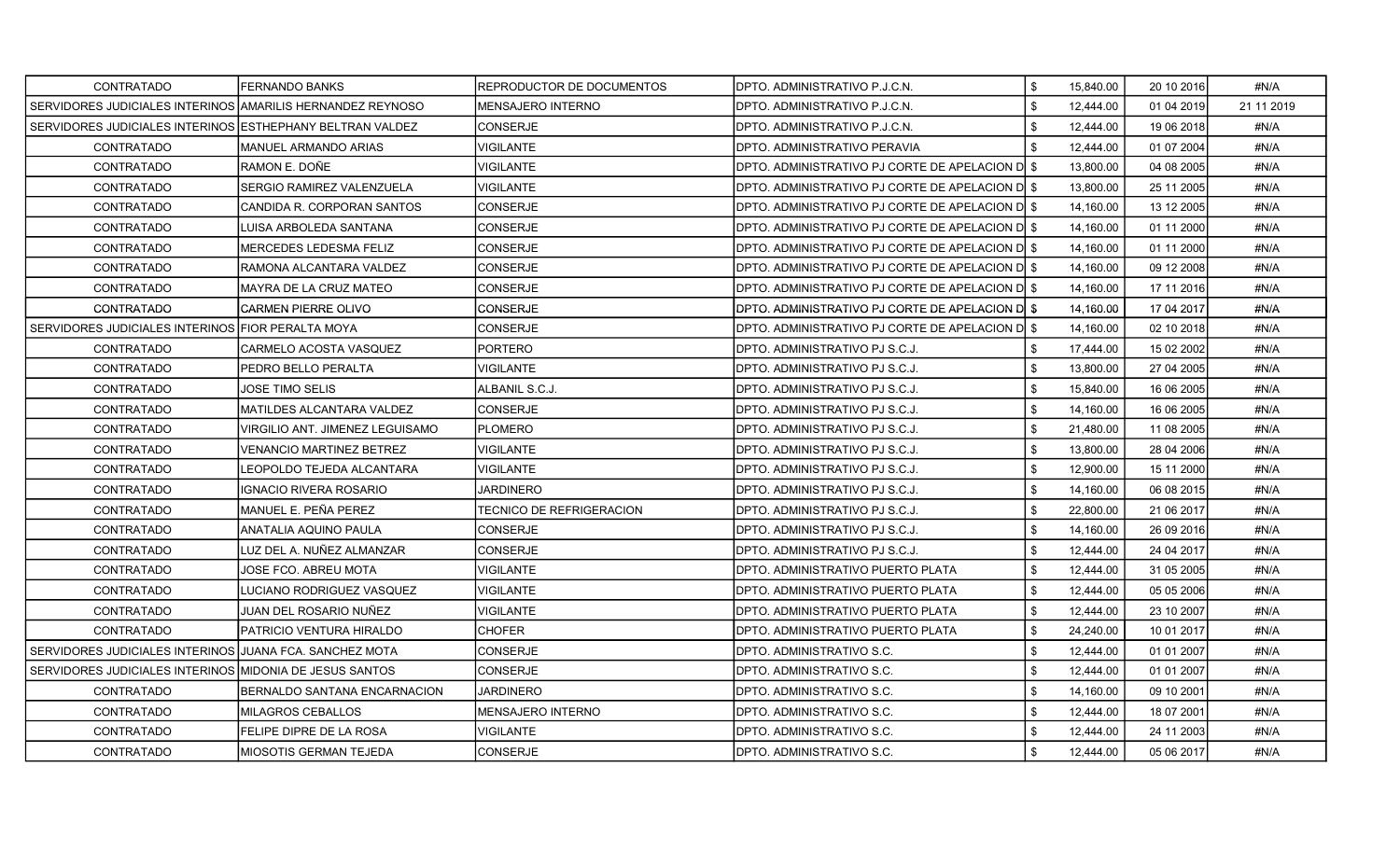| <b>CONTRATADO</b>                                            | MARIA D. MATOS CASTILLO         | CONSERJE                                | DPTO. ADMINISTRATIVO S.D.            | \$  | 14,160.00 | 04 04 2005 | #N/A |
|--------------------------------------------------------------|---------------------------------|-----------------------------------------|--------------------------------------|-----|-----------|------------|------|
| <b>CONTRATADO</b>                                            | MARINO C. ROMAN FELIZ           | AUXILIAR DE ALMACEN                     | DPTO. ADMINISTRATIVO S.D.            |     | 18,720.00 | 02 02 2004 | #N/A |
| <b>CONTRATADO</b>                                            | HECTOR R. PEREZ VENTURA         | SUPERVISOR DE SEGURIDAD                 | DPTO. ADMINISTRATIVO S.D.            |     | 45,000.00 | 05 11 2013 | #N/A |
| <b>CONTRATADO</b>                                            | DANIEL MUÑOZ DURAN              | SUPERVISOR DE SEGURIDAD                 | DPTO. ADMINISTRATIVO S.D.            | \$  | 24,000.00 | 05 11 2013 | #N/A |
| <b>CONTRATADO</b>                                            | VICTOR M. DE JESUS ROSARIO      | <b>MAYORDOMO I</b>                      | DPTO. ADMINISTRATIVO S.D.            |     | 20,160.00 | 21 06 2016 | #N/A |
| SERVIDORES JUDICIALES INTERINOS RAMONA HERNANDEZ VILLAR      |                                 | CONSERJE                                | DPTO. ADMINISTRATIVO S.D.            | \$  | 12,444.00 | 02 01 2019 | #N/A |
| SERVIDORES JUDICIALES INTERINOS                              | ROGILIA SOSA CASTILLO           | <b>CONSERJE</b>                         | DPTO. ADMINISTRATIVO S.D.            |     | 12,444.00 | 26 06 2019 | #N/A |
| CONTRATADO                                                   | FELIPE SUERO MERCEDES           | VIGILANTE                               | DPTO. ADMINISTRATIVO S.D. OESTE      |     | 13,680.00 | 06 08 2004 | #N/A |
| SERVIDORES JUDICIALES INTERINOS SANTA YAN YEN                |                                 | <b>CONSERJE</b>                         | DPTO. ADMINISTRATIVO S.D. OESTE      | \$  | 12,444.00 | 07 06 2017 | #N/A |
| SERVIDORES JUDICIALES INTERINOS FERNANDA GOMEZ MARTINEZ      |                                 | CONSERJE                                | DPTO. ADMINISTRATIVO S.D. OESTE      |     | 12,444.00 | 07 08 2017 | #N/A |
| CONTRATADO                                                   | BERKIS M. LOPEZ ACOSTA          | ENCARGADO(A) OFICINA ADMINISTRATIVA IV  | <b>DPTO. ADMINISTRATIVO S.F.M.</b>   | \$  | 81,952.80 | 11 07 2007 | #N/A |
| SERVIDORES JUDICIALES INTERINOS ANGEL ML. DE LEON RAMIREZ    |                                 | <b>ENC. MANTENIMIENTO</b>               | DPTO. ADMINISTRATIVO S.F.M.          |     | 45,540.00 | 01 04 2007 | #N/A |
| SERVIDORES JUDICIALES INTERINOS BERNARDA ALT. DIAZ RIVERA    |                                 | <b>CONSERJE</b>                         | DPTO. ADMINISTRATIVO S.F.M.          |     | 12,444.00 | 01 01 2007 | #N/A |
| CONTRATADO                                                   | CRISTINA ALT. ROJAS             | <b>CONSERJE</b>                         | DPTO. ADMINISTRATIVO S.F.M.          | \$  | 12,444.00 | 10 05 2001 | #N/A |
| <b>CONTRATADO</b>                                            | WILIS RAMIREZ AMPARO            | <b>MENSAJERO INTERNO</b>                | DPTO. ADMINISTRATIVO S.F.M.          |     | 12,444.00 | 21 02 2017 | #N/A |
| <b>CONTRATADO</b>                                            | FRANCISCO A. MERCEDES FERRERAS  | <b>CHOFER</b>                           | DPTO. ADMINISTRATIVO S.F.M.          | \$  | 24,240.00 | 28 08 2017 | #N/A |
| <b>CONTRATADO</b>                                            | <b>DIGNA OGANDO</b>             | <b>CONSERJE</b>                         | DPTO. ADMINISTRATIVO S.J.M.          |     | 12,444.00 | 10 05 2001 | #N/A |
| <b>CONTRATADO</b>                                            | LUISA MORA DE LOS SANTOS        | <b>CONSERJE</b>                         | DPTO. ADMINISTRATIVO S.J.M.          |     | 12,444.00 | 07 05 2001 | #N/A |
| <b>CONTRATADO</b>                                            | <b>MANUEL RAMIREZ ROSADO</b>    | <b>VIGILANTE</b>                        | DPTO. ADMINISTRATIVO S.J.M.          | \$  | 12,444.00 | 28 11 2001 | #N/A |
| SERVIDORES JUDICIALES INTERINOS VICTOR AQUINO SANCHEZ        |                                 | <b>CHOFER</b>                           | DPTO. ADMINISTRATIVO S.J.M.          |     | 24,240.00 | 09 08 2017 | #N/A |
| <b>CONTRATADO</b>                                            | <b>VINICIO HERRERA</b>          | <b>JARDINERO</b>                        | DPTO. ADMINISTRATIVO S.P.M.          | -\$ | 12,444.00 | 08 08 2001 | #N/A |
| CONTRATADO                                                   | GENEROSO GERONIMO SHEPARD       | VIGILANTE                               | DPTO. ADMINISTRATIVO SAMANA          | \$  | 13,680.00 | 06 12 2005 | #N/A |
| <b>CONTRATADO</b>                                            | MARCOS ALCALA JAZMIN            | <b>VIGILANTE</b>                        | DPTO. ADMINISTRATIVO SAMANA          |     | 12,444.00 | 14 08 2003 | #N/A |
| <b>CONTRATADO</b>                                            | <b>MARIA COPLIN KELLY</b>       | ENCARGADO(A) OFICINA ADMINISTRATIVA III | DPTO. ADMINISTRATIVO SAMANA          |     | 67,405.20 | 06 04 2017 | #N/A |
| <b>CONTRATADO</b>                                            | TRINIDAD VILLAFAÑA GONZALEZ     | VIGILANTE                               | DPTO. ADMINISTRATIVO SANCHEZ RAMIREZ |     | 12,444.00 | 13 11 2001 | #N/A |
| <b>CONTRATADO</b>                                            | LUZ M. GENAO                    | CONSERJE                                | DPTO. ADMINISTRATIVO SANTIAGO        | \$  | 12,444.00 | 27 04 2006 | #N/A |
| SERVIDORES JUDICIALES INTERINOS MANUEL E. ESPINAL PERALTA    |                                 | VIGILANTE                               | DPTO. ADMINISTRATIVO SANTIAGO        |     | 12,444.00 | 01 01 2007 | #N/A |
| SERVIDORES JUDICIALES INTERINOS RAFAEL ANT. PAYERO RODRIGUEZ |                                 | VIGILANTE                               | DPTO. ADMINISTRATIVO SANTIAGO        |     | 12,444.00 | 01 01 2007 | #N/A |
| <b>CONTRATADO</b>                                            | <b>FELIX ML. ROSADO</b>         | VIGILANTE                               | DPTO. ADMINISTRATIVO SANTIAGO        |     | 12,444.00 | 02 05 2000 | #N/A |
| CONTRATADO                                                   | FRANCISCO ALB. RODRIGUEZ MEDINA | VIGILANTE                               | DPTO. ADMINISTRATIVO SANTIAGO        |     | 12,444.00 | 23 10 2000 | #N/A |
| <b>CONTRATADO</b>                                            | RAMON MARTE                     | JARDINERO                               | DPTO. ADMINISTRATIVO SANTIAGO        | -\$ | 12,444.00 | 23 09 2002 | #N/A |
| CONTRATADO                                                   | RAFAEL ANT. GOMEZ MEJIA         | <b>VIGILANTE</b>                        | DPTO. ADMINISTRATIVO SANTIAGO        | \$  | 12,780.00 | 31 03 2016 | #N/A |
| <b>CONTRATADO</b>                                            | CARLOS R. ALCANTARA DOMINGUEZ   | JARDINERO                               | DPTO. ADMINISTRATIVO SANTIAGO        |     | 12,444.00 | 04 07 2016 | #N/A |
| <b>CONTRATADO</b>                                            | RAFAEL ANTONIO TORRES TAVERAS   | <b>VIGILANTE</b>                        | DPTO. ADMINISTRATIVO SANTIAGO        |     | 12,444.00 | 10 04 2017 | #N/A |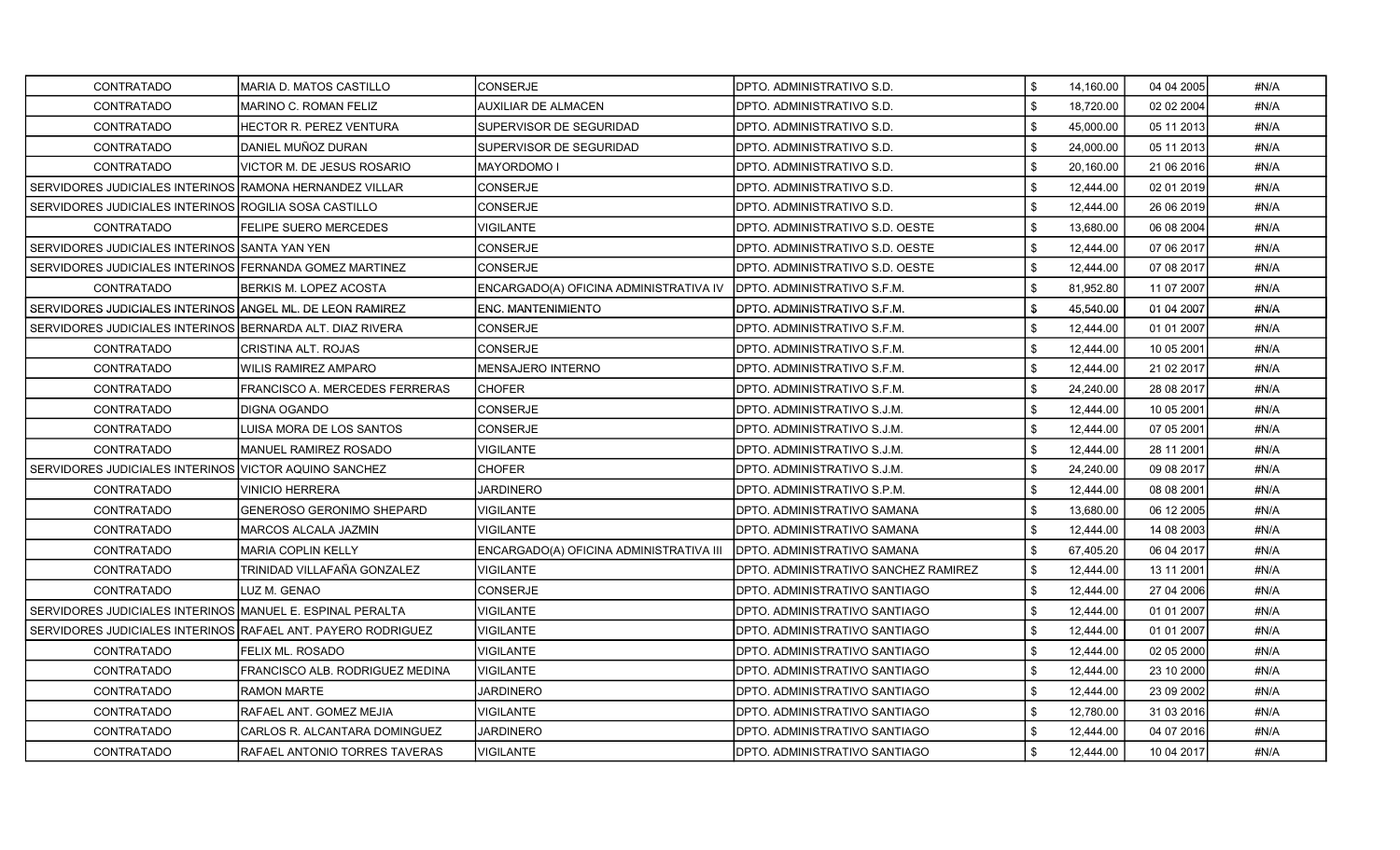| CONTRATADO                                                   | JOSE FRIAS                                                      | MAYORDOMO II                                                                                            | DPTO. ADMINISTRATIVO TRIB. SUPERIOR ADMINISTR \$ | 18,120.00       | 09 12 2014 | #N/A       |
|--------------------------------------------------------------|-----------------------------------------------------------------|---------------------------------------------------------------------------------------------------------|--------------------------------------------------|-----------------|------------|------------|
| <b>CONTRATADO</b>                                            | JUAN B. ALCANTARA SOTO                                          | CONSERJE                                                                                                | DPTO. ADMINISTRATIVO TRIBUNALES FAMILIA          | 13,440.00       | 21 04 2004 | #N/A       |
| CONTRATADO                                                   | RAFAEL CASTRO                                                   | VIGILANTE                                                                                               | DPTO. ADMINISTRATIVO TRIBUNALES FAMILIA          | 12,780.00       | 10 05 2004 | #N/A       |
| <b>CONTRATADO</b>                                            | RAMON A. TINEO DIAZ                                             | MAYORDOMO III                                                                                           | DPTO. ADMINISTRATIVO TRIBUNALES FAMILIA          | \$<br>18,720.00 | 29 11 2004 | #N/A       |
| CONTRATADO                                                   | ANTONIO MENDEZ FLORIAN                                          | VIGILANTE                                                                                               | DPTO. ADMINISTRATIVO TRIBUNALES FAMILIA          | \$<br>13,680.00 | 28 11 2005 | #N/A       |
| CONTRATADO                                                   | <b>JUANA B. LLUVERES CASTILLO</b>                               | CONSERJE                                                                                                | DPTO. ADMINISTRATIVO TRIBUNALES FAMILIA          | \$<br>13,440.00 | 13 02 2004 | #N/A       |
| CONTRATADO                                                   | LUIS R. RIVAS UREÑA                                             | <b>VIGILANTE</b>                                                                                        | DPTO. ADMINISTRATIVO VALVERDE                    | 12,444.00       | 01 04 2002 | #N/A       |
| SERVIDORES JUDICIALES INTERINOS ROSSILLY C. MELO GONZALEZ    |                                                                 | AUXILIAR ADMINISTRATIVO                                                                                 | DPTO. DE CALIDAD Y SEGUIMIENTO DE LOS SERVICI \$ | 24,240.00       | 13 02 2019 | 13 02 2020 |
| SERVIDORES JUDICIALES INTERINOS ALTAGRACIA BATISTA ALCANTARA |                                                                 | <b>CONSERJE</b>                                                                                         | DPTO. DE MANTENIMIENTO J.I.                      | 14,160.00       | 01 01 2007 | #N/A       |
| SERVIDORES JUDICIALES INTERINOS DAYSI MONTILLA GENAO         |                                                                 | CONSERJE                                                                                                | DPTO. DE MANTENIMIENTO J.I.                      | 14,484.00       | 01 01 2007 | #N/A       |
| SERVIDORES JUDICIALES INTERINOS JJOSEFA MODESTO MARTE        |                                                                 | CONSERJE                                                                                                | DPTO. DE MANTENIMIENTO J.I.                      | 14,484.00       | 01 01 2007 | #N/A       |
| CONTRATADO                                                   | JOSE ALT. VALDEZ MATEO                                          | AUX. DE MANTENIMIENTO                                                                                   | DPTO. DE MANTENIMIENTO J.I. D.N. Y ZONA SUR      | 24,240.00       | 19 12 2008 | #N/A       |
| CONTRATADO                                                   | <b>UBALDO RODRIGUEZ CABRERA</b>                                 | PLOMERO                                                                                                 | DPTO. DE MANTENIMIENTO J.I. ZONA NORTE Y NORE \$ | 20,760.00       | 13 01 2009 | #N/A       |
| CONTRATADO                                                   | CRISTINA DEL C. DIAZ COLON                                      | CONSERJE                                                                                                | DPTO. DE MANTENIMIENTO J.I. ZONA NORTE Y NORE \$ | 12,444.00       | 05 10 2015 | #N/A       |
|                                                              |                                                                 | SERVIDORES JUDICIALES INTERINOS KAROLINE TAYLOR VASQUEZ DE PICHARD GERENTE DE PROYECTOS TECNOLOGICOS JI | <b>IDPTO. DE TECNOLOGIA J.I.</b>                 | 117,532.80      | 02 10 2019 | #N/A       |
| CONTRATADO                                                   | ELIZABETH AMPARO RODRIGUEZ                                      | SECRETARIA (O) AUXILIAR III                                                                             | DPTO. TECNICO DE MENSURAS                        | 34,980.00       | 09 02 2015 | #N/A       |
| CONTRATADO                                                   | ERNESTINA E. CABRERA DE GERMAN                                  | <b>CAMARERO I</b>                                                                                       | GERENCIA DE RELACIONES PUBLICAS Y PROTOCOLI \$   | 38,088.00       | 22 04 2004 | #N/A       |
| CONTRATADO                                                   | <b>GABRIEL A. PAULINO FERNANDEZ</b>                             | ASESOR DE PROTOCOLO                                                                                     | GERENCIA DE RELACIONES PUBLICAS Y PROTOCOLI \$   | 84,000.00       | 03 03 2005 | #N/A       |
| CONTRATADO                                                   | <b>HILARIO FRIAS FRIAS</b>                                      | <b>CAMARERO I</b>                                                                                       | GERENCIA DE RELACIONES PUBLICAS Y PROTOCOLI \$   | 38,088.00       | 15 08 2007 | #N/A       |
| CONTRATADO                                                   | ORLANDO E. PEREZ                                                | CAMARERO III                                                                                            | GERENCIA DE RELACIONES PUBLICAS Y PROTOCOLÍ \$   | 28,860.00       | 06 09 2007 | #N/A       |
|                                                              | SERVIDORES JUDICIALES INTERINOS MANUEL E. NAVARRO ESPIRITUSANTO | SECRETARIA (O) AUXILIAR III                                                                             | GERENCIA DE RELACIONES PUBLICAS Y PROTOCOLI \$   | 32,160.00       | 06 09 2018 | #N/A       |
| SERVIDORES JUDICIALES INTERINOS                              | RANDY G. ROSARIO MORA                                           | <b>CAJERO</b>                                                                                           | GERENCIA FINANCIERA J.I.                         | 24,240.00       | 21 03 2019 | #N/A       |
| <b>CONTRATADO</b>                                            | ELAINE F. RODRIGUEZ CRUZ                                        | INSPECTOR JUDICIAL                                                                                      | INSPECTORIA GENERAL DEL CONSEJO DEL PODER J      | 105,720.00      | 31 01 2017 | #N/A       |
| CONTRATADO                                                   | ESTHER L. PEREZ FERRERAS                                        | OFICINISTA 1RA. INSTANCIA                                                                               | JDO. DE 1RA. INST. BAORUCO                       | 15,720.00       | 22 06 2017 | #N/A       |
| CONTRATADO                                                   | <b>CRISTIAN GONZALES</b>                                        | ALGUACIL DE ESTRADO                                                                                     | JDO. DE 1RA. INST. CONSTANZA                     | 14,760.00       | 08 08 2007 | #N/A       |
| CONTRATADO                                                   | ANA Y. DIAZ SANTANA                                             | CONSERJE-MENSAJERO(A)                                                                                   | JDO. DE 1RA. INST. INDEPENDENCIA                 | 12,444.00       | 02 05 2017 | #N/A       |
| <b>CONTRATADO</b>                                            | JOSE DE JS. ORTIZ ARACENA                                       | ALGUACIL DE ESTRADO                                                                                     | JDO. DE LA INSTRUCCION DAJABON                   | 14,760.00       | 11 01 2016 | #N/A       |
| CONTRATADO                                                   | YODENNIS M. DIAZ PEREZ                                          | ALGUACIL DE ESTRADO                                                                                     | JDO. DE LA INSTRUCCION PEDERNALES                | 14,760.00       | 18 02 2016 | #N/A       |
| <b>CONTRATADO</b>                                            | MARIANO URBAEZ DEL JESUS                                        | VIGILANTE                                                                                               | JDO. DE LA INSTRUCCION SAN JOSE DE OCOA          | \$<br>12,444.00 | 01 01 2001 | #N/A       |
| CONTRATADO                                                   | MELANEA MATOS MEJIA                                             | CONSERJE                                                                                                | JDO. DE LA INSTRUCCION SAN JOSE DE OCOA          | \$<br>12,444.00 | 29 12 2000 | #N/A       |
| SERVIDORES JUDICIALES INTERINOS ARISLEYDA ACOSTA UBRI        |                                                                 | OFICINISTA JDO. DE PAZ                                                                                  | JDO. DE PAZ ASUNTOS MUNIC. S.D. ESTE             | \$<br>16,440.00 | 20 11 2019 | 31 12 2019 |
| CONTRATADO                                                   | <b>SAAC MORIS</b>                                               | <b>VIGILANTE</b>                                                                                        | JDO. DE PAZ ASUNTOS MUNIC. S.D. NORTE            | \$<br>13,680.00 | 16 03 2004 | #N/A       |
| SERVIDORES JUDICIALES INTERINOS YOLANDA DE LOS SANTOS        |                                                                 | CONSERJE                                                                                                | JDO. DE PAZ ASUNTOS MUNIC. S.D. NORTE            | 12,444.00       | 08 03 2019 | #N/A       |
| CONTRATADO                                                   | <b>CESAR SANCHEZ</b>                                            | <b>VIGILANTE</b>                                                                                        | JDO. DE PAZ BAJOS DE HAINA                       | \$<br>12,444.00 | 12 12 2001 | #N/A       |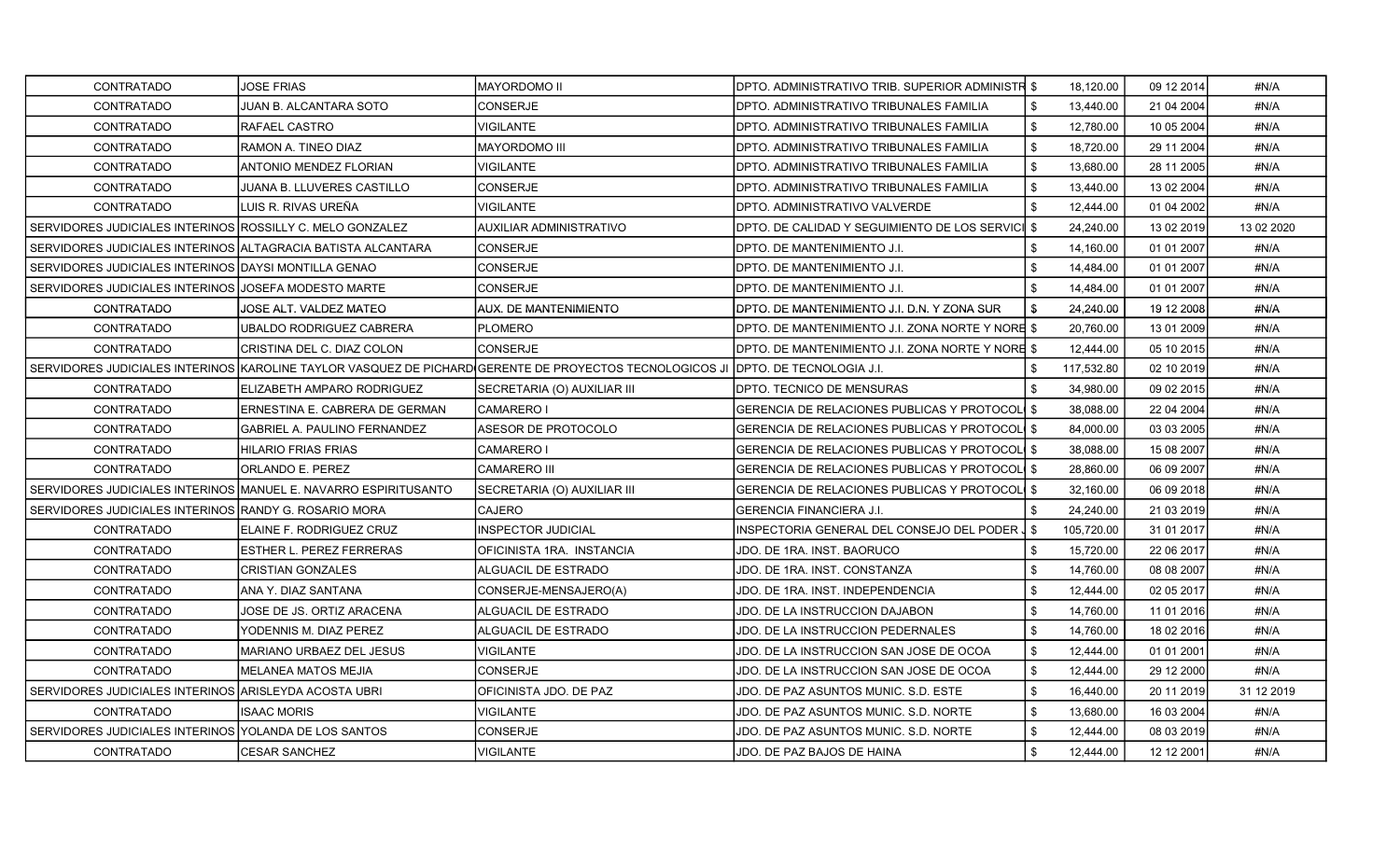| CONTRATADO                                                   | <b>FLORENCIO LORENZO</b>                                     | VIGILANTE               | JDO. DE PAZ BAJOS DE HAINA             | \$  | 12,444.00 | 13 11 2007 | #N/A        |
|--------------------------------------------------------------|--------------------------------------------------------------|-------------------------|----------------------------------------|-----|-----------|------------|-------------|
| CONTRATADO                                                   | LUIS O. TEJEDA DE LOS SANTOS                                 | <b>VIGILANTE</b>        | JDO. DE PAZ BOHECHIO                   |     | 12,444.00 | 25 09 2007 | #N/A        |
| CONTRATADO                                                   | LUZ D. SANTANA QUEZADA                                       | CONSERJE-MENSAJERO(A)   | JDO. DE PAZ CAYETANO GERMOSEN          |     | 12,444.00 | 14 03 2006 | #N/A        |
| <b>CONTRATADO</b>                                            | ANTONIO E. CEDEÑO MILLIARD                                   | VIGILANTE               | JDO. DE PAZ DE LA 1RA. CIRC. D.N.      |     | 12,780.00 | 02 11 2004 | #N/A        |
| CONTRATADO                                                   | LUIS F. BELTRE SANTOS                                        | VIGILANTE               | JDO. DE PAZ DE LA 1RA. CIRC. D.N.      | \$  | 12,780.00 | 06 01 2015 | #N/A        |
| SERVIDORES JUDICIALES INTERINOS KIRBY R. PLASENCIO GONZALEZ  |                                                              | OFICINISTA JDO. DE PAZ  | JDO. DE PAZ DE LA 1RA. CIRC. D.N.      | \$  | 16,440.00 | 02 09 2019 | 31 12 2019  |
| SERVIDORES JUDICIALES INTERINOS KRYSMEIRY G. ESTEVEZ         |                                                              | OFICINISTA JDO. DE PAZ  | JDO. DE PAZ DE LA 1RA. CIRC. S.D. ESTE |     | 16,440.00 | 30 07 2018 | #N/A        |
| CONTRATADO                                                   | LUCILA D. ALVAREZ ALVAREZ                                    | <b>CONSERJE</b>         | JDO. DE PAZ DE LA 2DA. CIRC. S.D. ESTE | \$  | 12,444.00 | 25 06 2001 | #N/A        |
| SERVIDORES JUDICIALES INTERINOS YANIRIS ALMONTE KING         |                                                              | OFICINISTA JDO. DE PAZ  | JDO. DE PAZ DE LA 2DA. CIRC. S.D. ESTE | \$  | 16,440.00 | 23 10 2018 | 11 04 2020  |
| SERVIDORES JUDICIALES INTERINOS CAROLIN E. SANCHEZ LANTIGUA  |                                                              | OFICINISTA JDO. DE PAZ  | JDO. DE PAZ DE LA 2DA. CIRC. S.D. ESTE | \$  | 16,440.00 | 25 01 2019 | #N/A        |
| SERVIDORES JUDICIALES INTERINOS YESICA D. FERMIN SANCHEZ     |                                                              | OFICINISTA JDO. DE PAZ  | JDO. DE PAZ DE LA 2DA. CIRC. SANTIAGO  |     | 14,760.00 | 14 10 2019 | 20/09/2020  |
| SERVIDORES JUDICIALES INTERINOS LETICIA S. LEBRON CASTILLO   |                                                              | OFICINISTA JDO. DE PAZ  | JDO. DE PAZ DE LA 3RA. CIRC. D.N.      |     | 16,440.00 | 14 10 2019 | #N/A        |
| SERVIDORES JUDICIALES INTERINOS MARLENE K. OCHOA SOSA        |                                                              | OFICINISTA JDO. DE PAZ  | JDO. DE PAZ DE LA 3RA. CIRC. D.N.      | \$  | 16,440.00 | 28 10 2019 | 20 09 20 20 |
| <b>CONTRATADO</b>                                            | EDWIN M. MORENO CASTILLO                                     | OFICINISTA JDO. DE PAZ  | JDO. DE PAZ DE LA 4TA. CIRC. D.N.      | \$  | 16,440.00 | 04 04 2016 | #N/A        |
| SERVIDORES JUDICIALES INTERINOS DILENNI GARCIA DE LOS SANTOS |                                                              | IOFICINISTA JDO. DE PAZ | JDO. DE PAZ DON JUAN                   | \$  | 16,440.00 | 06 04 2019 | #N/A        |
| CONTRATADO                                                   | JOSE FCO. DE OLEO ENCARNACION                                | CONSERJE-MENSAJERO(A)   | JDO. DE PAZ EL CERCADO                 | \$. | 12,444.00 | 09 03 2015 | #N/A        |
| CONTRATADO                                                   | ALBA I. BARRIENTOS VALDEZ                                    | CONSERJE-MENSAJERO(A)   | JDO. DE PAZ EL LLANO                   |     | 12,444.00 | 02 11 2001 | #N/A        |
| <b>CONTRATADO</b>                                            | JOSE ALT. PEREZ PIÑA                                         | VIGILANTE               | JDO. DE PAZ EL VALLE                   |     | 12,444.00 | 10 03 2006 | #N/A        |
| CONTRATADO                                                   | JORGE ANT. PERALTA DOMINGUEZ                                 | VIGILANTE               | JDO. DE PAZ ESPERANZA                  |     | 12,444.00 | 02 08 2004 | #N/A        |
| CONTRATADO                                                   | <b>SERGIO DE LA CRUZ MEDINA</b>                              | CONSERJE-MENSAJERO(A)   | JDO. DE PAZ GUAYMATE                   |     | 12,444.00 | 15 11 2007 | #N/A        |
| SERVIDORES JUDICIALES INTERINOS ERIKA P. GOMEZ               |                                                              | CONSERJE-MENSAJERO(A)   | JDO. DE PAZ GUAYUBIN                   |     | 12,444.00 | 19 07 2019 | #N/A        |
| CONTRATADO                                                   | <b>JULIO A. ESPEJO ORTEGA</b>                                | <b>VIGILANTE</b>        | JDO. DE PAZ LAGUNA SALADA              |     | 12,444.00 | 13 12 2000 | #N/A        |
| CONTRATADO                                                   | RAMON DE JS. RIVERA CAMPUSANO                                | VIGILANTE               | JDO. DE PAZ NIGUA                      | \$  | 12,444.00 | 07 02 2001 | #N/A        |
| CONTRATADO                                                   | LUIS S. PEREZ RAMIREZ                                        | VIGILANTE               | JDO. DE PAZ OVIEDO                     | \$  | 12,444.00 | 30 11 2006 | #N/A        |
| CONTRATADO                                                   | <b>ESEQUIER MATOS ACOSTA</b>                                 | <b>VIGILANTE</b>        | JDO. DE PAZ PARAISO                    | \$  | 12,444.00 | 29 11 2006 | #N/A        |
| CONTRATADO                                                   | LORGIRIES ACOSTA FELIZ                                       | OFICINISTA JDO. DE PAZ  | JDO. DE PAZ PARAISO                    |     | 14,760.00 | 23 05 2017 | #N/A        |
| <b>CONTRATADO</b>                                            | MIGUEL B. TERRERO FERRERAS                                   | VIGILANTE               | JDO. DE PAZ PEDERNALES                 | \$  | 12.444.00 | 01 06 2000 | #N/A        |
|                                                              | SERVIDORES JUDICIALES INTERINOS GLADYS A. CONTRERAS MANZUETA | OFICINISTA JDO. DE PAZ  | JDO. DE PAZ PERALVILLO                 | \$  | 16,440.00 | 08 08 2019 | #N/A        |
| CONTRATADO                                                   | CHARLES I. JIMENEZ PEREZ                                     | ALGUACIL DE ESTRADO     | JDO. DE PAZ S.C.                       |     | 13,800.00 | 18 08 2014 | #N/A        |
| SERVIDORES JUDICIALES INTERINOS RUT M. VALDEZ LOPEZ          |                                                              | OFICINISTA JDO. DE PAZ  | JDO. DE PAZ S.D. OESTE                 |     | 16,440.00 | 19 11 2019 | 05/02/2020  |
| SERVIDORES JUDICIALES INTERINOS MARLENE ALT. MOLINA FURCAR   |                                                              | ARCHIVISTA              | JDO. DE PAZ S.D. OESTE                 | -\$ | 13,920.00 | 06 11 2019 | #N/A        |
| CONTRATADO                                                   | RAMON RODRIGUEZ PULA                                         | VIGILANTE               | JDO. DE PAZ SABANA GRANDE DE PALENQUE  | \$  | 12,444.00 | 12 01 2007 | #N/A        |
| CONTRATADO                                                   | JUANA M. NUÑEZ PICHARDO                                      | CONSERJE-MENSAJERO(A)   | JDO. DE PAZ SABANA IGLESIA             |     | 12,444.00 | 05 06 2017 | #N/A        |
| CONTRATADO                                                   | WILLIAM R. MEJIA                                             | <b>VIGILANTE</b>        | JDO. DE PAZ SABANA LARGA               |     | 12,444.00 | 06 09 2007 | #N/A        |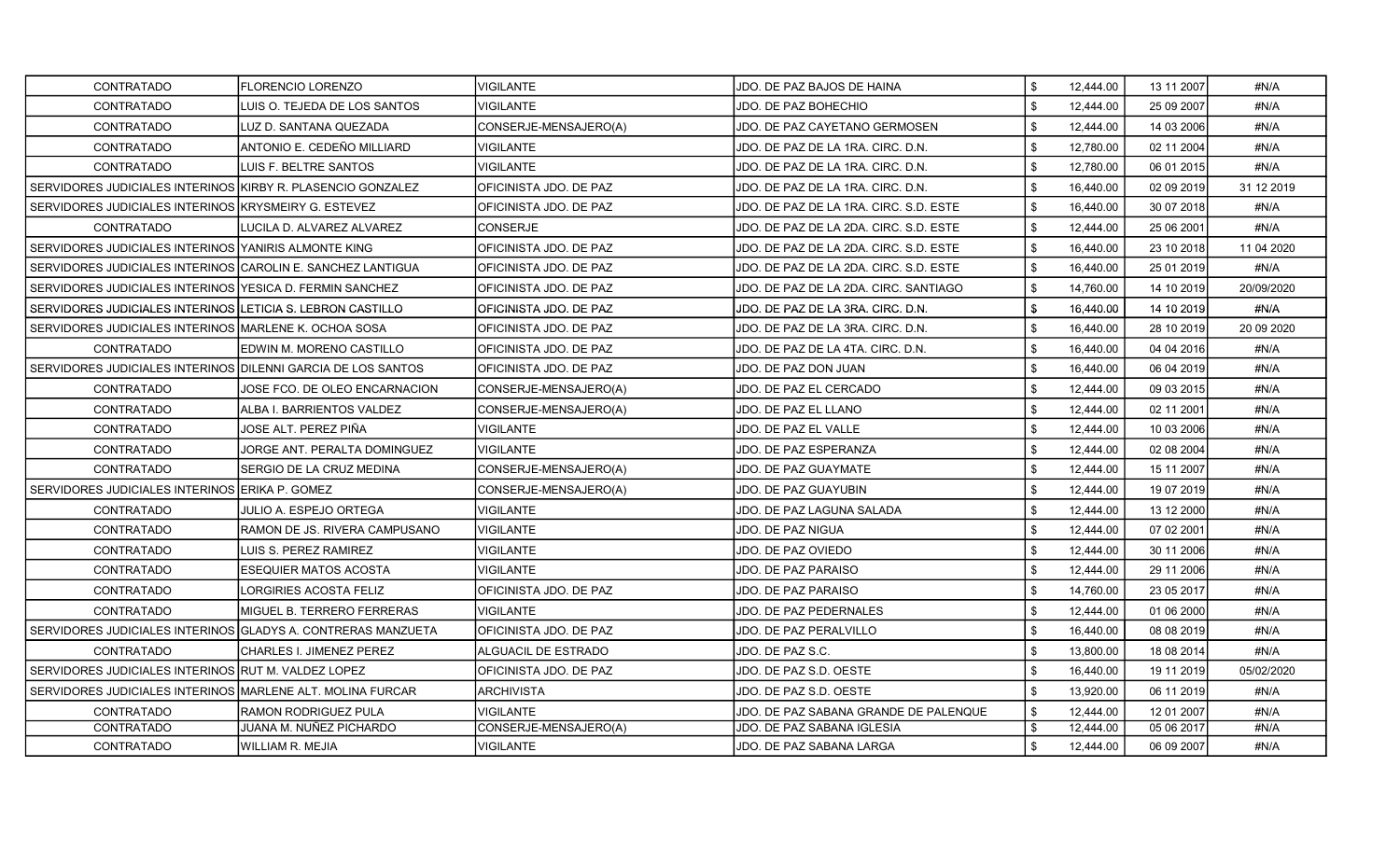| <b>CONTRATADO</b>                                              | ANA M. ESPINAL NUÑEZ                                              | CONSERJE-MENSAJERO(A)              | JDO. DE PAZ SAN JOSE DE LAS MATAS                  |      | 12,444.00 | 03 07 2017 | #N/A       |
|----------------------------------------------------------------|-------------------------------------------------------------------|------------------------------------|----------------------------------------------------|------|-----------|------------|------------|
| CONTRATADO                                                     | BIENVENIDO ANT. RUIZ Y ROSARIO                                    | <b>VIGILANTE</b>                   | JDO. DE PAZ SAN RAFAEL DEL YUMA                    | \$   | 12,444.00 | 03 07 2006 | #N/A       |
| CONTRATADO                                                     | FINLANDIA J. BELTRE MEDINA                                        | CONSERJE-MENSAJERO(A)              | JDO. DE PAZ TABARA ARRIBA                          |      | 12,444.00 | 07 10 2016 | #N/A       |
| CONTRATADO                                                     | <b>GREGORIO REYES</b>                                             | <b>VIGILANTE</b>                   | JDO. DE PAZ TAMAYO                                 | \$   | 12,444.00 | 21 06 2016 | #N/A       |
| <b>CONTRATADO</b>                                              | JUAN ALB. ACOSTA HIDALGO                                          | <b>VIGILANTE</b>                   | JDO. DE PAZ TENARES                                | -\$  | 12.444.00 | 07 06 2006 | #N/A       |
| <b>CONTRATADO</b>                                              | EDINSON PEREZ GONZALEZ                                            | VIGILANTE                          | JDO. DE PAZ UVILLA                                 | \$   | 12,444.00 | 16 02 2007 | #N/A       |
| <b>CONTRATADO</b>                                              | <b>BLAS GERARDO HEREDIA</b>                                       | <b>VIGILANTE</b>                   | JDO. DE PAZ VICENTE NOBLE                          | \$   | 12,444.00 | 25 01 2005 | #N/A       |
| CONTRATADO                                                     | SOFI ALT. RAMIREZ SANTANA                                         | CONSERJE-MENSAJERO(A)              | JDO. DE PAZ VILLA ALTAGRACIA                       | \$   | 12,444.00 | 02 05 2017 | #N/A       |
| <b>CONTRATADO</b>                                              | ROSANNA V. MORENO PANIAGUA                                        | CONSERJE-MENSAJERO(A)              | JDO. DE PAZ YAGUATE                                | \$   | 12,444.00 | 03 10 2016 | #N/A       |
| SERVIDORES JUDICIALES INTERINOS KATIUSCA BLANCO D'OLEO         |                                                                   | <b>SUPERVISOR DE ARCHIVO</b>       | OFIC. COORDINADORA ARCHIVO JUDICIAL                |      | 29,580.00 | 08 05 2017 | #N/A       |
| SERVIDORES JUDICIALES INTERINOS DIONICIO ROSARIO JIMENEZ       |                                                                   | <b>ARCHIVISTA</b>                  | OFIC. COORDINADORA ARCHIVO JUDICIAL                |      | 13,920.00 | 22 10 2018 | #N/A       |
| SERVIDORES JUDICIALES INTERINOS FRANCIS PERALTA RODRIGUEZ      |                                                                   | ARCHIVISTA                         | OFIC. COORDINADORA ARCHIVO JUDICIAL                | \$   | 13,920.00 | 18 02 2019 | #N/A       |
| <b>CONTRATADO</b>                                              | CARLOS M. SOTO SALAS                                              | <b>ARCHIVISTA</b>                  | OFIC. DE ARCHIVO JUDICIAL CAM.CIVIL CORTE DE AI \$ |      | 13,920.00 | 11 01 2017 | #N/A       |
| CONTRATADO                                                     | MAXIMO B. REINOSO TAPIA                                           | SUPERVISOR DE ARCHIVO              | OFIC. DE ARCHIVO JUDICIAL PJ LA VEGA               | \$   | 29,580.00 | 16 02 2007 | #N/A       |
| SERVIDORES JUDICIALES INTERINOS IKATHERINE A. CABRERA VIZCAINO |                                                                   | <b>ARCHIVISTA</b>                  | OFIC. DE ARCHIVO JUDICIAL PJ S.C.                  |      | 16.440.00 | 22 07 2019 | #N/A       |
| SERVIDORES JUDICIALES INTERINOS IYELISSA CAMPUSANO SUERO       |                                                                   | ARCHIVISTA                         | OFIC. DE ARCHIVO SECRETARIA GENERAL S.C.J.         |      | 20,160.00 | 17 09 2019 | #N/A       |
| SERVIDORES JUDICIALES INTERINOS JJASMEL BOCIO BAUTISTA         |                                                                   | <b>ARCHIVISTA</b>                  | OFIC. DE ARCHIVO SECRETARIA GENERAL S.C.J.         | - \$ | 20,160.00 | 17 09 2019 | #N/A       |
| SERVIDORES JUDICIALES INTERINOS LUIS MARIÑEZ PEÑA              |                                                                   | <b>SEGURIDAD DE PLANTA</b>         | OFIC. DE SEGURIDAD S.C.J.                          |      | 19,197.23 | 01 05 2018 | #N/A       |
| <b>CONTRATADO</b>                                              | <b>ISIDRO CORDERO</b>                                             | ISEGURIDAD EX-PRESIDENTE SCJ       | OFIC. DE SEGURIDAD S.C.J.                          | \$   | 21,360.00 | 09 12 2005 | #N/A       |
| SERVIDORES JUDICIALES INTERINOS HIPOLITO PINEDA PEREYRA        |                                                                   | <b>SUPERVISOR DE SEGURIDAD</b>     | OFIC. DE SEGURIDAD S.C.J.                          | \$   | 45,000.00 | 15 05 2019 | #N/A       |
| <b>CONTRATADO</b>                                              | LENIN R. VASQUEZ CABRERA                                          | SOPORTE TECNICO II                 | OFIC. DE TECNOLOGIAS REGIONAL ZONA NORTE           | -\$  | 34,980.00 | 17 07 2017 | #N/A       |
| SERVIDORES JUDICIALES INTERINOS MAYCKOL A. MENDEZ MENDEZ       |                                                                   | <b>ARCHIVISTA</b>                  | OFIC. DEPOSITO ARCHIVO CENTRAL S.D.                |      | 16,440.00 | 28 10 2019 | 04/01/2020 |
| SERVIDORES JUDICIALES INTERINOS JJULISSA I. BAEZ SANCHEZ       |                                                                   | OFICINISTA 1RA. INSTANCIA          | PCIA. CAMARA CIVIL JDO. 1RA. INST. D.N.            |      | 20,760.00 | 04 03 2019 | #N/A       |
| SERVIDORES JUDICIALES INTERINOS ESMARLY D. SANTOS MEJIA        |                                                                   | OFICINISTA 1RA. INSTANCIA          | PCIA. CAMARA CIVIL JDO. 1RA. INST. D.N.            | \$   | 20,760.00 | 04 03 2019 | #N/A       |
|                                                                | SERVIDORES JUDICIALES INTERINOS YOKASTHERY DEL C. OZORIA GONZALEZ | <b>OFICINISTA 1RA. INSTANCIA</b>   | PCIA. CAMARA CIVIL JDO. 1RA. INST. SANTIAGO        | \$   | 15,720.00 | 03 12 2018 | #N/A       |
| SERVIDORES JUDICIALES INTERINOS JJORGELINA GERMOSEN LEON       |                                                                   | OFICINISTA 1RA. INSTANCIA          | PCIA. CAMARA CIVIL JDO. 1RA. INST. SANTIAGO        | \$   | 15,720.00 | 30 11 2018 | #N/A       |
| SERVIDORES JUDICIALES INTERINOS REYNA E. LOPEZ MIESES          |                                                                   | OFICINISTA 1RA. INSTANCIA          | PCIA. JDO. DE TRABAJO D.N.                         | \$   | 20,760.00 | 02 09 2019 | 28 02 2020 |
| SERVIDORES JUDICIALES INTERINOS HORTENSIA N. ACOSTA PEREZ      |                                                                   | OFICINISTA 1RA. INSTANCIA          | PCIA. JDO. DE TRABAJO D.N.                         |      | 20,760.00 | 16 07 2019 | 28 02 2020 |
| <b>CONTRATADO</b>                                              | MILCIADES JAVIER RUIZ                                             | ISEGURIDAD EX-PRESIDENTE SCJ       | PRESIDENCIA S.C.J.                                 | \$   | 20,441.57 | 07 09 2015 | #N/A       |
| SERVIDORES JUDICIALES INTERINOS MODESTO JAQUEZ MARQUEZ         |                                                                   | SEGURIDAD DE JUEZ SCJ              | PRIMERA SALA S.C.J.                                | \$   | 14,760.00 | 07 05 2012 | #N/A       |
| SERVIDORES JUDICIALES INTERINOS INICHOLE M. CUEVAS SANTANA     |                                                                   | IABOGADO AYUDANTE SCJ              | PRIMERA SALA S.C.J.                                | -\$  | 88,100.00 | 05 08 2019 | 31 12 2019 |
| SERVIDORES JUDICIALES INTERINOS STEPHANIE V. JIMENEZ GRULLON   |                                                                   | ABOGADO AYUDANTE SCJ               | PRIMERA SALA S.C.J.                                | -\$  | 88,100.00 | 30 07 2019 | 31 12 2019 |
| SERVIDORES JUDICIALES INTERINOS LUZ Y. HEYAIME RAMIREZ         |                                                                   | ASISTENTE DE JUEZ MIEMBRO SALA SCJ | PRIMERA SALA S.C.J.                                |      | 54,885.60 | 19 08 2019 | #N/A       |
| SERVIDORES JUDICIALES INTERINOS PERLA M. JIMENEZ DE PEREZ      |                                                                   | ASISTENTE DE JUEZ MIEMBRO SALA SCJ | PRIMERA SALA S.C.J.                                | -\$  | 54,885.60 | 19 08 2019 | 31 12 2019 |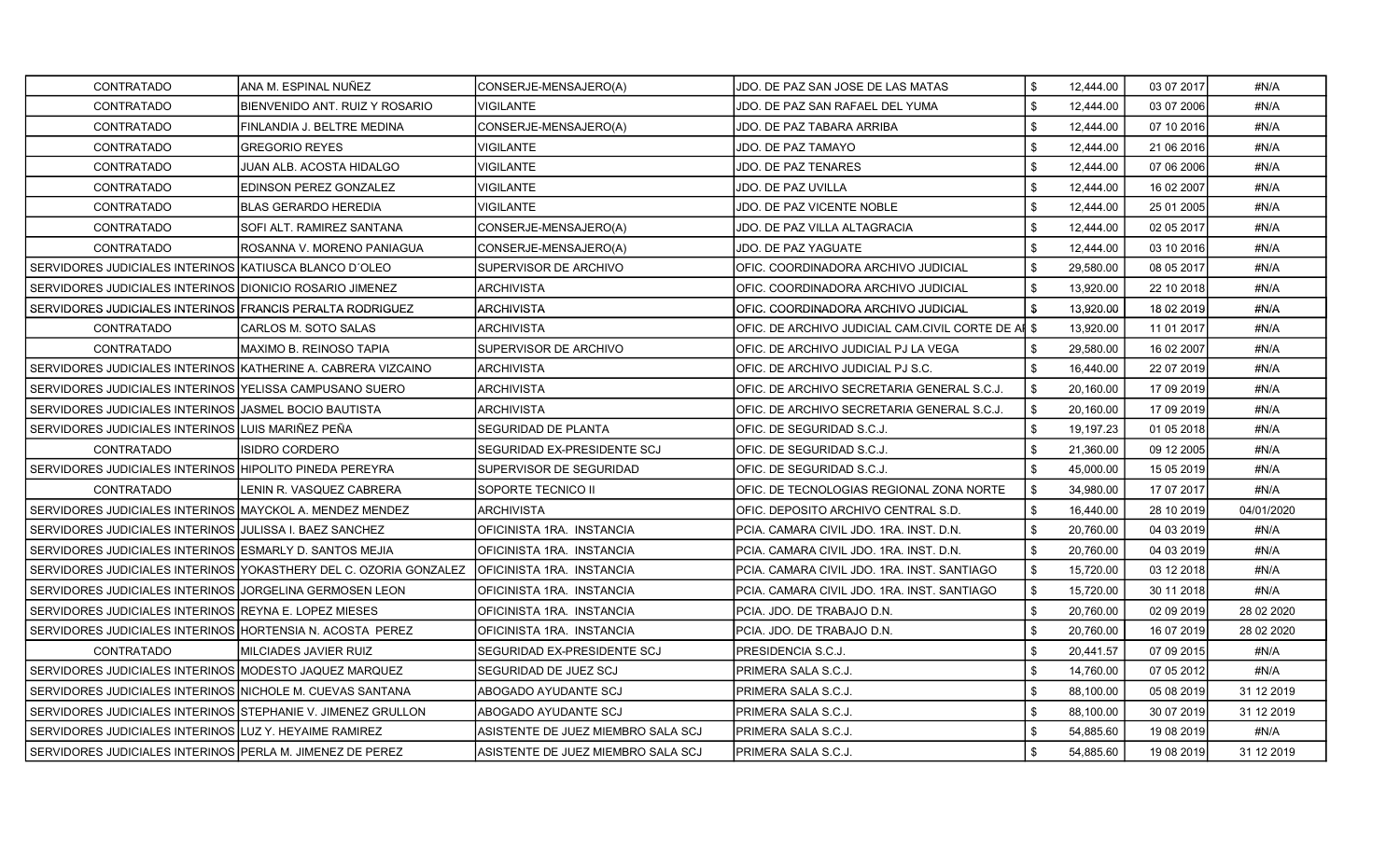| SERVIDORES JUDICIALES INTERINOS LEISSY D. VARGAS BRAZOBAN     |                                | ASISTENTE DE JUEZ MIEMBRO SALA SCJ | IPRIMERA SALA S.C.J.                              |     | 54,885.60 | 16 10 2019 | 31/12/2019 |
|---------------------------------------------------------------|--------------------------------|------------------------------------|---------------------------------------------------|-----|-----------|------------|------------|
| SERVIDORES JUDICIALES INTERINOS ENMANUEL UPIA HERNANDEZ       |                                | AUX. DE RECEPCION Y ENTREGA        | RECEPCION Y ENTREGA R.T.                          | \$  | 24,240.00 | 02 04 2019 | 15 02 2020 |
| SERVIDORES JUDICIALES INTERINOS (ESTEFANY NUNEZ DUARTE        |                                | AUXILIAR REGISTRAL                 | REGISTRO DE TITULOS NAGUA                         |     | 16,200.00 | 02 04 2019 | #N/A       |
| <b>CONTRATADO</b>                                             | PURITA GARCIA GONZALEZ         | <b>CONSERJE</b>                    | REGISTRO DE TITULOS PUERTO PLATA                  | -\$ | 12,444.00 | 01 08 2016 | #N/A       |
| CONTRATADO                                                    | <b>MARIA C. ASENCIO ABREU</b>  | <b>AUXILIAR REGISTRAL</b>          | REGISTRO DE TITULOS S.C.                          | -\$ | 16,200.00 | 11 11 2014 | #N/A       |
| <b>CONTRATADO</b>                                             | CAROLINA ALT. RODRIGUEZ BRITO  | CONSERJE                           | SALA CIVIL TRIBUNAL N.N.A. DUARTE                 | -\$ | 12,444.00 | 07 02 2017 | #N/A       |
| <b>CONTRATADO</b>                                             | <b>JESUS SILVERIO</b>          | <b>VIGILANTE</b>                   | SALA PENAL 1ER. TRIBUNAL N.N.A. SANTIAGO          | \$  | 12,444.00 | 15 09 1999 | #N/A       |
| <b>CONTRATADO</b>                                             | IHILARIO J. HOLGUIN SANTOS     | VIGILANTE                          | SALA PENAL TRIBUNAL N.N.A. LA VEGA                |     | 12,444.00 | 01 03 2001 | #N/A       |
| <b>CONTRATADO</b>                                             | DIONICIO G. VALERIO CRUZ       | VIGILANTE                          | SALA PENAL TRIBUNAL N.N.A. LA VEGA                | -\$ | 12,444.00 | 27 11 2001 | #N/A       |
| <b>CONTRATADO</b>                                             | JUAN ALB. ROSARIO GOMEZ        | ALGUACIL DE ESTRADO                | SALA PENAL TRIBUNAL N.N.A. S.D.                   |     | 14,760.00 | 31 03 2016 | #N/A       |
| CONTRATADO                                                    | JULIAN GARCIA                  | MENSAJERO EXTERNO                  | SECCION DE TRAMITES Y CORRESPONDENCIA             | -\$ | 22,800.00 | 12 10 2005 | #N/A       |
| <b>CONTRATADO</b>                                             | <b>HORACIO GONZALEZ</b>        | CHOFER                             | SECCION DE TRANSPORTACION                         |     | 29,580.00 | 01 05 2015 | #N/A       |
| <b>CONTRATADO</b>                                             | CEFERINO OFFRER DE LA ROSA     | CHOFER                             | SECCION DE TRANSPORTACION                         |     | 24,240.00 | 07 09 2015 | #N/A       |
| <b>CONTRATADO</b>                                             | VICTOR H. GIL REYES            | <b>CHOFER</b>                      | SECCION DE TRANSPORTACION                         |     | 29,580.00 | 04 01 2007 | #N/A       |
| <b>CONTRATADO</b>                                             | <b>ISO L. ADAMES HERNANDEZ</b> | CHOFER                             | SECCION DE TRANSPORTACION                         | \$  | 24,240.00 | 02 09 2014 | #N/A       |
| <b>CONTRATADO</b>                                             | SAN E. SANCHEZ                 | <b>CHOFER</b>                      | SECCION DE TRANSPORTACION                         | \$  | 24,240.00 | 03 04 2017 | #N/A       |
| <b>CONTRATADO</b>                                             | <b>MANUEL SIERRA FABIAN</b>    | <b>ENC. TRANSPORTACION</b>         | SECCION DE TRANSPORTACION                         | \$  | 77,836.80 | 17 11 2014 | #N/A       |
| <b>CONTRATADO</b>                                             | DONAL R. MORALES SEVERINO      | CHOFER                             | SECCION DE TRANSPORTACION                         | -\$ | 24,240.00 | 13 01 2015 | #N/A       |
| <b>CONTRATADO</b>                                             | SANTIAGO L. PERERA DURAN       | <b>CHOFER</b>                      | SECCION DE TRANSPORTACION                         |     | 24,240.00 | 10 02 2015 | #N/A       |
| <b>CONTRATADO</b>                                             | REYNALDO FRIAS CASTRO          | CHOFER                             | SECCION DE TRANSPORTACION                         |     | 24,240.00 | 13 05 2015 | #N/A       |
| <b>CONTRATADO</b>                                             | CONFESOR BOVIER DE LA CRUZ     | <b>CHOFER</b>                      | SECCION DE TRANSPORTACION                         | \$  | 24,240.00 | 23 09 2015 | #N/A       |
| <b>CONTRATADO</b>                                             | FRANCISCO W. JONES BRACHE      | <b>CHOFER</b>                      | SECCION DE TRANSPORTACION                         | \$  | 29,580.00 | 31 03 2016 | #N/A       |
| <b>CONTRATADO</b>                                             | PABLO ANT. FLORIAN HERNANDEZ   | <b>CHOFER</b>                      | SECCION DE TRANSPORTACION                         |     | 29,580.00 | 21 04 2016 | #N/A       |
| <b>CONTRATADO</b>                                             | VIRGILIO ANT. BERIGUETE        | <b>CHOFER</b>                      | SECCION DE TRANSPORTACION                         |     | 29,580.00 | 26 04 2016 | #N/A       |
| <b>CONTRATADO</b>                                             | <b>BIENVENIDO VASQUEZ</b>      | CHOFER                             | SECCION DE TRANSPORTACION                         |     | 24,240.00 | 05 06 2017 | #N/A       |
| <b>CONTRATADO</b>                                             | PEDRO A. POLANCO JIMENEZ       | <b>CHOFER</b>                      | SECCION DE TRANSPORTACION                         | \$  | 24,240.00 | 07 09 2017 | #N/A       |
| SERVIDORES JUDICIALES INTERINOS JJOSE M. ANGOMAS ESTRELLA     |                                | <b>CHOFER</b>                      | SECCION DE TRANSPORTACION                         | \$  | 24,240.00 | 07 08 2019 | #N/A       |
| SERVIDORES JUDICIALES INTERINOS ESTARLING M. MERCEDES TERRERO |                                | <b>CHOFER</b>                      | SECCION DE TRANSPORTACION                         | \$  | 24,240.00 | 06 08 2019 | #N/A       |
| SERVIDORES JUDICIALES INTERINOS WILANDY A. ALMONTE SARITA     |                                | <b>ALGUACIL DE ESTRADO</b>         | SECRETARIA GENERAL JDO. ESP. TRANS.Y MUNIC. S \$  |     | 11,426.40 | 21 06 2017 | #N/A       |
| SERVIDORES JUDICIALES INTERINOS IDILSON R. MENDOZA PERALTA    |                                | OFICINISTA SERV. FASE DE FONDO     | SECRETARIA GENERAL JDO. ESP. TRANS Y MUNIC. SI \$ |     | 14,760.00 | 02 09 2019 | #N/A       |
| <b>CONTRATADO</b>                                             | RAMON ANT. ORTIZ MARTINEZ      | MENSAJERO EXTERNO                  | SECRETARIA GENERAL S.C.J.                         |     | 22,800.00 | 06 03 2006 | #N/A       |
| SERVIDORES JUDICIALES INTERINOS AMABEL A. RICART ASTACIO      |                                | OFICINISTA SCJ                     | SECRETARIA GENERAL S.C.J.                         |     | 40,605.60 | 31 07 2017 | #N/A       |
| SERVIDORES JUDICIALES INTERINOS YERMANA G. OZUNA ROSSO        |                                | OFICINISTA SCJ                     | SECRETARIA GENERAL S.C.J.                         |     | 40,605.60 | 31 07 2017 | #N/A       |
| SERVIDORES JUDICIALES INTERINOS MARIANO ANT. GUZMAN PEREZ     |                                | <b>OFICINISTA</b>                  | SECRETARIA GENERAL TRIBUNAL SUPERIOR ADM. D \$    |     | 24.240.00 | 11 09 2018 | 19 02 2020 |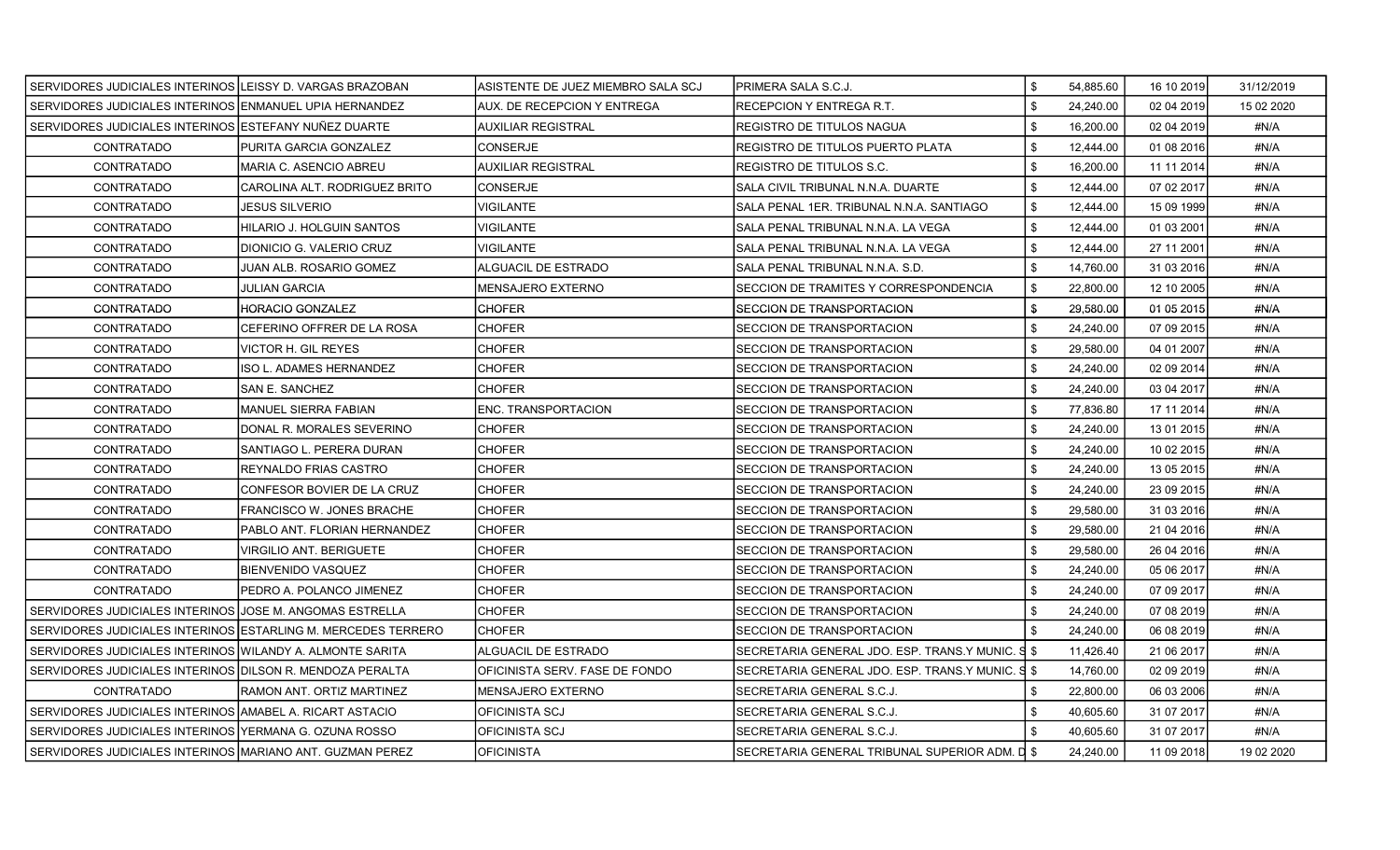| SERVIDORES JUDICIALES INTERINOS IELVIN E. DE LA CRUZ GARCIA    |                                       | IOFICINISTA CORTE                  | SECRETARIA GENERAL TRIBUNAL SUPERIOR ADM. D \$ |     | 24.240.00 | 14 11 2019 | 19/02/2020  |
|----------------------------------------------------------------|---------------------------------------|------------------------------------|------------------------------------------------|-----|-----------|------------|-------------|
| CONTRATADO                                                     | <b>GERINELDO MONTAS MONTERO</b>       | SEGURIDAD DE JUEZ SCJ              | SEGUNDA SALA S.C.J.                            |     | 15,600.00 | 13 10 2015 | #N/A        |
| CONTRATADO                                                     | HERIBERTO BENITEZ SOTO                | SEGURIDAD DE JUEZ SCJ              | SEGUNDA SALA S.C.J.                            |     | 14,400.00 | 24 08 2015 | #N/A        |
| CONTRATADO                                                     | PEDRO J. RONE MOSCOSO                 | ASISTENTE DE JUEZ MIEMBRO SALA SCJ | SEGUNDA SALA S.C.J.                            |     | 54,885.60 | 25 01 2012 | #N/A        |
| SERVIDORES JUDICIALES INTERINOS ISHEILA E. TORRES ANTONIO      |                                       | <b>OFICINISTA</b>                  | SOPORTE A JUECES J.L. SANTIAGO                 |     | 17.640.00 | 07 10 2019 | #N/A        |
| SERVIDORES JUDICIALES INTERINOS FRANK A. ROSARIO VALLEJO       |                                       | <b>OFICINISTA</b>                  | SOPORTE A JUECES J.P. MONTE PLATA              |     | 20,760.00 | 28 10 2019 | #N/A        |
| <b>CONTRATADO</b>                                              | CARLOS M. NUÑEZ SEVERINO              | IOFICINISTA                        | SOPORTE A JUECES J.P. S.D.                     | \$  | 24,240.00 | 03 10 2016 | #N/A        |
| CONTRATADO                                                     | ALEXANDRA DIAZ VASQUEZ                | <b>ABOGADO AYUDANTE</b>            | SOPORTE A JUECES J.P. S.D.                     |     | 58,374.00 | 01 12 2016 | #N/A        |
| SERVIDORES JUDICIALES INTERINOS ANDREINA CALDERON LOPEZ        |                                       | <b>OFICINISTA</b>                  | SOPORTE A JUECES J.P. S.D.                     |     | 24,240.00 | 28 01 2019 | 11/04/2020  |
| SERVIDORES JUDICIALES INTERINOS LOREN P. JESUS GARCIA          |                                       | <b>OFICINISTA</b>                  | SOPORTE A JUECES J.P. S.D.                     | \$  | 24,240.00 | 16 07 2019 | #N/A        |
| <b>CONTRATADO</b>                                              | CRUCITO MONTERO VALDEZ                | SEGURIDAD DE JUEZ SCJ              | TERCERA SALA S.C.J.                            |     | 26,352.00 | 05 06 2012 | #N/A        |
| CONTRATADO                                                     | ERASMO F. DEL CARMEN GREGORIO         | ISEGURIDAD DE JUEZ SCJ             | TERCERA SALA S.C.J.                            |     | 27,550.00 | 02 09 2015 | #N/A        |
| CONTRATADO                                                     | SEGUNDO DEL ROSARIO SANCHEZ           | ISEGURIDAD DE JUEZ SCJ             | TERCERA SALA S.C.J.                            |     | 14,400.00 | 24 08 2015 | #N/A        |
| <b>CONTRATADO</b>                                              | DANILO SERRANO GRULLART               | ISEGURIDAD DE JUEZ SCJ             | TERCERA SALA S.C.J.                            | \$  | 12,584.40 | 17 01 2014 | #N/A        |
| <b>CONTRATADO</b>                                              | SERGIO A. ALVAREZ PEREZ               | <b>SEGURIDAD DE JUEZ SCJ</b>       | TERCERA SALA S.C.J.                            |     | 15,600.00 | 21 03 2014 | #N/A        |
| <b>CONTRATADO</b>                                              | PEDRO M. RODRIGUEZ SAVIÑON            | SEGURIDAD DE JUEZ SCJ              | TERCERA SALA S.C.J.                            |     | 14,000.00 | 15 05 2018 | #N/A        |
| SERVIDORES JUDICIALES INTERINOS IINGRID M. JIMENEZ             |                                       | OFICINISTA 1RA. INSTANCIA          | TRIBUNAL COL. C/P JDO. 1RA. INST. LA ROMANA    |     | 15,720.00 | 28 05 2018 | #N/A        |
| SERVIDORES JUDICIALES INTERINOS HILDA HERNANDEZ                |                                       | IOFICINISTA 1RA. INSTANCIA         | TRIBUNAL COL. C/P JDO. 1RA. INST. MARIA T.S.   |     | 15,720.00 | 03 10 2018 | #N/A        |
| CONTRATADO                                                     | <b>GLADYS ALT. MARTINEZ RODRIGUEZ</b> | IABOGADO AYUDANTE 1RA. INST.       | TRIBUNAL COL. C/P JDO. 1RA. INST. MONTE CRISTI | \$  | 36,000.00 | 03 09 2014 | #N/A        |
| SERVIDORES JUDICIALES INTERINOS MARY P. ALVAREZ PEREZ          |                                       | IOFICINISTA 1RA. INSTANCIA         | TRIBUNAL COL. C/P JDO. 1RA. INST. S.C.         |     | 15,720.00 | 16 01 2019 | 21 12 2019  |
| SERVIDORES JUDICIALES INTERINOS ARELYS DE JS. STERLING MOTA    |                                       | IOFICINISTA 1RA. INSTANCIA         | TRIBUNAL COL. C/P JDO. 1RA. INST. S.P.M.       |     | 15,720.00 | 14 02 2019 | 20 09 20 20 |
| SERVIDORES JUDICIALES INTERINOS IKATHERINE VASQUEZ MICHEL      |                                       | IOFICINISTA J.O.                   | TRIBUNAL DE TIERRAS J.O. ESPAILLAT             |     | 15,720.00 | 07 02 2019 | 20 09 20 20 |
| CONTRATADO                                                     | RAMONA BONILLA GIL                    | <b>CONSERJE</b>                    | TRIBUNAL DE TIERRAS J.O. PUERTO PLATA          |     | 12,444.00 | 12 12 2016 | #N/A        |
| <b>CONTRATADO</b>                                              | KATY J. CALDERON ARAUJO               | IOFICINISTA 1RA. INSTANCIA         | TRIBUNAL EJEC. DE LA PENA D.N.                 | \$  | 20,760.00 | 08 05 2017 | #N/A        |
| SERVIDORES JUDICIALES INTERINOS YUDITH N. COFRESI              |                                       | OFICINISTA 1RA. INSTANCIA          | TRIBUNAL EJEC. DE LA PENA D.N.                 |     | 20,760.00 | 14 10 2019 | 10/01/2020  |
| SERVIDORES JUDICIALES INTERINOS IJUNIBEL I. PEÑA RAMOS         |                                       | OFICINISTA 1RA. INSTANCIA          | TRIBUNAL EJEC. DE LA PENA D.N.                 |     | 20,760.00 | 10 10 2019 | 10/01/2020  |
| SERVIDORES JUDICIALES INTERINOS JJOHANNA F. ALCANTARA DE CERON |                                       | OFICINISTA 1RA. INSTANCIA          | TRIBUNAL EJEC. DE LA PENA D.N.                 |     | 20,760.00 | 10 10 2019 | 10/01/2020  |
| SERVIDORES JUDICIALES INTERINOS EDWIN S. DE LA CRUZ BELTRE     |                                       | OFICINISTA 1RA. INSTANCIA          | TRIBUNAL EJEC. DE LA PENA D.N.                 |     | 20,760.00 | 26 10 2019 | 10 01 2020  |
| <b>CONTRATADO</b>                                              | <b>JOSE A. CERDA COPLIN</b>           | <b>VIGILANTE</b>                   | TRIBUNAL N.N.A. ESPAILLAT                      |     | 12,444.00 | 04 09 2001 | #N/A        |
| CONTRATADO                                                     | AGUSTIN PEÑA DILONÉ                   | <b>CONSERJE</b>                    | TRIBUNAL N.N.A. MONSEÑOR NOUEL                 | \$. | 12,444.00 | 02 01 2017 | #N/A        |
| CONTRATADO                                                     | NERY LEBRON                           | VIGILANTE                          | TRIBUNAL N.N.A. MONTE CRISTI                   | \$  | 12,444.00 | 29 11 2006 | #N/A        |
| CONTRATADO                                                     | <b>SANDRO CABRAL</b>                  | <b>VIGILANTE</b>                   | TRIBUNAL N.N.A. S.J.M.                         |     | 12,444.00 | 12 12 2001 | #N/A        |
| <b>CONTRATADO</b>                                              | <b>LEONOR SANTOS PEREZ</b>            | <b>CONSERJE</b>                    | TRIBUNAL N.N.A. SANCHEZ RAMIREZ                |     | 12,444.00 | 04 07 2001 | #N/A        |
| CONTRATADO                                                     | LORENZA M. ESPINAL                    | <b>CONSERJE</b>                    | TRIBUNAL N.N.A. VALVERDE                       |     | 12,444.00 | 02 07 2001 | #N/A        |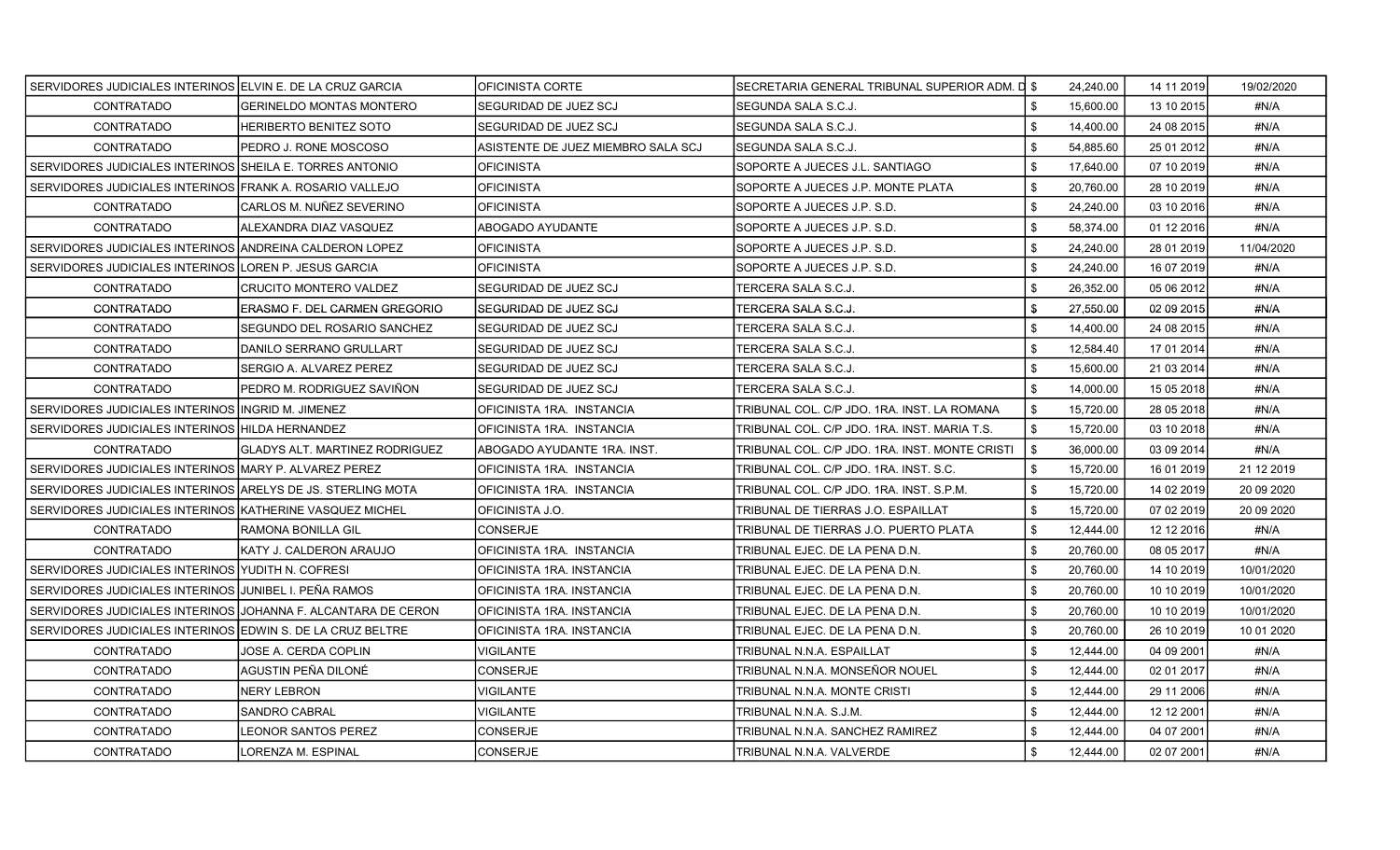| <b>CONTRATADO</b>                                               | WATER R. PEREZ PEREZ                                                  | <b>CHOFER</b>       | TRIBUNAL SUPERIOR DE TIERRAS DPTO. CENTRAL  |     | 24,240.00 | 04 07 2016 | #N/A        |
|-----------------------------------------------------------------|-----------------------------------------------------------------------|---------------------|---------------------------------------------|-----|-----------|------------|-------------|
| CONTRATADO                                                      | JUAN ML. ALMONTE PAULINO                                              | <b>CHOFER</b>       | TRIBUNAL SUPERIOR DE TIERRAS DPTO. NORTE    | -\$ | 24,240.00 | 10 02 2014 | #N/A        |
|                                                                 | SERVIDORES JUDICIALES INTERINOS   JAFFREISI M. DE LOS SANTOS ALMANZAR | <b>OFICINISTA</b>   | UNIDAD CITAC. NOTIF. Y COM. J.P. LA VEGA    |     | 20,760.00 | 24 06 2019 | #N/A        |
| SERVIDORES JUDICIALES INTERINOS LUIS A. BUTTEN                  |                                                                       | <b>NOTIFICADOR</b>  | UNIDAD CITAC. NOTIF. Y COM. J.P. S.D.       | -\$ | 18,120.00 | 26 08 2019 | 31/12/2019  |
| SERVIDORES JUDICIALES INTERINOS MARLENIS I. PEÑA                |                                                                       | <b>OFICINISTA</b>   | UNIDAD CITAC. NOTIF. Y COM. J.P. S.D.       | \$  | 24,240.00 | 02 09 2017 | 28 02 2020  |
| SERVIDORES JUDICIALES INTERINOS GREICY M. BATISTA ALCANTARA     |                                                                       | <b>OFICINISTA</b>   | UNIDAD CITAC. NOTIF. Y COM. J.P. S.D.       | S   | 24,240.00 | 02 09 2017 | 28 02 2020  |
| SERVIDORES JUDICIALES INTERINOS GUSTAVO DE J. PAULINO ACEVEDO   |                                                                       | <b>OFICINISTA</b>   | UNIDAD CITAC. NOTIF. Y COM. J.P. S.D.       | \$  | 24,240.00 | 02 09 2017 | 28 02 2020  |
| SERVIDORES JUDICIALES INTERINOS PAULA A. GARCIA ARIAS           |                                                                       | <b>OFICINISTA</b>   | UNIDAD CITAC. NOTIF. Y COM. J.P. S.D.       |     | 24,240.00 | 11 04 2018 | 11/04/2020  |
| SERVIDORES JUDICIALES INTERINOS ESTEFANY ALT. RAMIREZ ROJAS     |                                                                       | OFICINISTA          | UNIDAD CITAC. NOTIF. Y COM. J.P. S.D.       | -\$ | 24,240.00 | 21 05 2018 | 11/04/2020  |
| SERVIDORES JUDICIALES INTERINOS DEIRO R. FIGUEROA DIAZ          |                                                                       | <b>OFICINISTA</b>   | UNIDAD CITAC. NOTIF. Y COM. J.P. S.D.       | \$  | 24,240.00 | 07 05 2018 | 28 02 2020  |
| SERVIDORES JUDICIALES INTERINOS MARIENI HEREDIA PANIAGUA        |                                                                       | <b>OFICINISTA</b>   | UNIDAD CITAC. NOTIF. Y COM. J.P. S.D.       | -\$ | 24.240.00 | 30 05 2019 | 11 04 2020  |
|                                                                 | SERVIDORES JUDICIALES INTERINOS JJOHANNY E. AGRAMONTE DE PAULINO      | <b>OFICINISTA</b>   | UNIDAD CITAC. NOTIF. Y COM. J.P. S.D.       | \$  | 24,240.00 | 21 05 2019 | 28 02 2020  |
| SERVIDORES JUDICIALES INTERINOS KIANDRA P. PEREZ CUEVAS         |                                                                       | <b>OFICINISTA</b>   | UNIDAD CITAC. NOTIF. Y COM. J.P. S.D.       |     | 24,240.00 | 04 02 2019 | #N/A        |
| SERVIDORES JUDICIALES INTERINOS ESMEILIN A. DE LA CRUZ MENA     |                                                                       | <b>NOTIFICADOR</b>  | UNIDAD CITAC. NOTIF. Y COM. J.P. S.D.       | -\$ | 18,120.00 | 26 08 2019 | 31/12/2019  |
| SERVIDORES JUDICIALES INTERINOS JJUNIOR J. FABIAN SEGARRA       |                                                                       | NOTIFICADOR         | UNIDAD CITAC. NOTIF. Y COM. J.P. S.D.       | -\$ | 18,120.00 | 23 08 2019 | 31/12/2019  |
| SERVIDORES JUDICIALES INTERINOS ALEXANDER ROSA ARIAS            |                                                                       | <b>NOTIFICADOR</b>  | UNIDAD CITAC. NOTIF. Y COM. J.P. S.D.       | \$  | 18,120.00 | 23 08 2019 | 31/12/2019  |
| SERVIDORES JUDICIALES INTERINOS LAIMA TEJADA CACERES            |                                                                       | <b>OFICINISTA</b>   | UNIDAD CITAC. NOTIF. Y COM. J.P. S.D.       | \$  | 24,240.00 | 22 10 2019 | 28 02 2020  |
| SERVIDORES JUDICIALES INTERINOS DANIEL A. PARRA PEREZ           |                                                                       | <b>NOTIFICADOR</b>  | UNIDAD CITAC. NOTIF. Y COM. J.P. S.D.       |     | 18,120.00 | 26 08 2019 | 31/12/2019  |
| SERVIDORES JUDICIALES INTERINOS IDAVID E. DE RIVERA EVANGELISTA |                                                                       | ALGUACIL DE ESTRADO | UNIDAD CITAC. NOTIF. Y COM. J.P. S.D.       | \$  | 15,960.00 | 04 02 2019 | #N/A        |
| SERVIDORES JUDICIALES INTERINOS SEBASTIAN I. FLORES MICHEL      |                                                                       | ALGUACIL DE ESTRADO | UNIDAD CITAC. NOTIF. Y COM. J.P. S.D.       | \$  | 15,960.00 | 05 03 2019 | 31 12 2019  |
| SERVIDORES JUDICIALES INTERINOS YORMAN N. MEDINA MATOS          |                                                                       | <b>OFICINISTA</b>   | UNIDAD CITAC. NOTIF. Y COM. J.P. S.D.       | -\$ | 24,240.00 | 18 11 2019 | 28 02 2020  |
| SERVIDORES JUDICIALES INTERINOS MELANY MONCION PAULINO          |                                                                       | <b>OFICINISTA</b>   | UNIDAD CITAC. NOTIF. Y COM. J.P. S.D. OESTE | \$  | 20,760.00 | 17 09 2018 | 20 09 20 20 |
| CONTRATADO                                                      | JOSE ANT. ABREU ORTEGA                                                | ALGUACIL DE ESTRADO | UNIDAD CITAC. NOTIF. Y COM. J.P. S.F.M.     |     | 14,760.00 | 06 05 2015 | #N/A        |
| SERVIDORES JUDICIALES INTERINOS LUZ E. REYES DE CASTRO          |                                                                       | ALGUACIL DE ESTRADO | UNIDAD CITAC. NOTIF. Y COM. J.P. S.F.M.     | -\$ | 14,760.00 | 28 02 2019 | 26 01 2020  |
| <b>CONTRATADO</b>                                               | YOHAMID F. RUIZ MATEO                                                 | ABOGADO AYUDANTE    | UNIDAD DE ABOGADOS AYUDANTES TST            |     | 58,374.00 | 18 05 2015 | #N/A        |
| <b>CONTRATADO</b>                                               | SANTO F. CARRASCO TERRERO                                             | ANALISTA JURIDICO   | UNIDAD DE APOYO REGISTRAL J.I.              | \$  | 69,696.00 | 23 04 2007 | #N/A        |
| SERVIDORES JUDICIALES INTERINOS INELSON J. ZACARIAS ALMANZAR    |                                                                       | <b>OFICINISTA</b>   | UNIDAD DE AUDIENCIAS J.L. SANTIAGO          | \$  | 17,640.00 | 15 10 2018 | #N/A        |
| SERVIDORES JUDICIALES INTERINOS NAZARET A. HERNANDEZ ORTEGA     |                                                                       | <b>OFICINISTA</b>   | UNIDAD DE AUDIENCIAS J.L. SANTIAGO          |     | 17,640.00 | 09 12 2019 | #N/A        |
| SERVIDORES JUDICIALES INTERINOS RUMAYRIS REYES FERNANDEZ        |                                                                       | OFICINISTA          | UNIDAD DE AUDIENCIAS J.P. BARAHONA          | -\$ | 18,780.00 | 10 04 2018 | #N/A        |
| SERVIDORES JUDICIALES INTERINOS ANAMAXI RONDON SALDAÑA          |                                                                       | <b>OFICINISTA</b>   | UNIDAD DE AUDIENCIAS J.P. LA VEGA           | \$  | 20,760.00 | 27 05 2019 | #N/A        |
| SERVIDORES JUDICIALES INTERINOS IDERNIS ELIZABETH MEJIA DIAZ    |                                                                       | <b>OFICINISTA</b>   | UNIDAD DE AUDIENCIAS J.P. S.D.              | -\$ | 24,240.00 | 07 05 2018 | 31 12 2019  |
| SERVIDORES JUDICIALES INTERINOS NOELI BRITO                     |                                                                       | <b>OFICINISTA</b>   | UNIDAD DE AUDIENCIAS J.P. S.D.              | \$  | 24,240.00 | 02 01 2019 | #N/A        |
| SERVIDORES JUDICIALES INTERINOS BELKIS M. NUÑEZ FLORES          |                                                                       | <b>OFICINISTA</b>   | UNIDAD DE AUDIENCIAS J.P. S.D.              |     | 24,240.00 | 06 08 2018 | #N/A        |
| SERVIDORES JUDICIALES INTERINOS YORKE A. VILLALONA POLANCO      |                                                                       | <b>OFICINISTA</b>   | UNIDAD DE AUDIENCIAS J.P. S.D.              | \$  | 24,240.00 | 07 05 2018 | 28 02 2020  |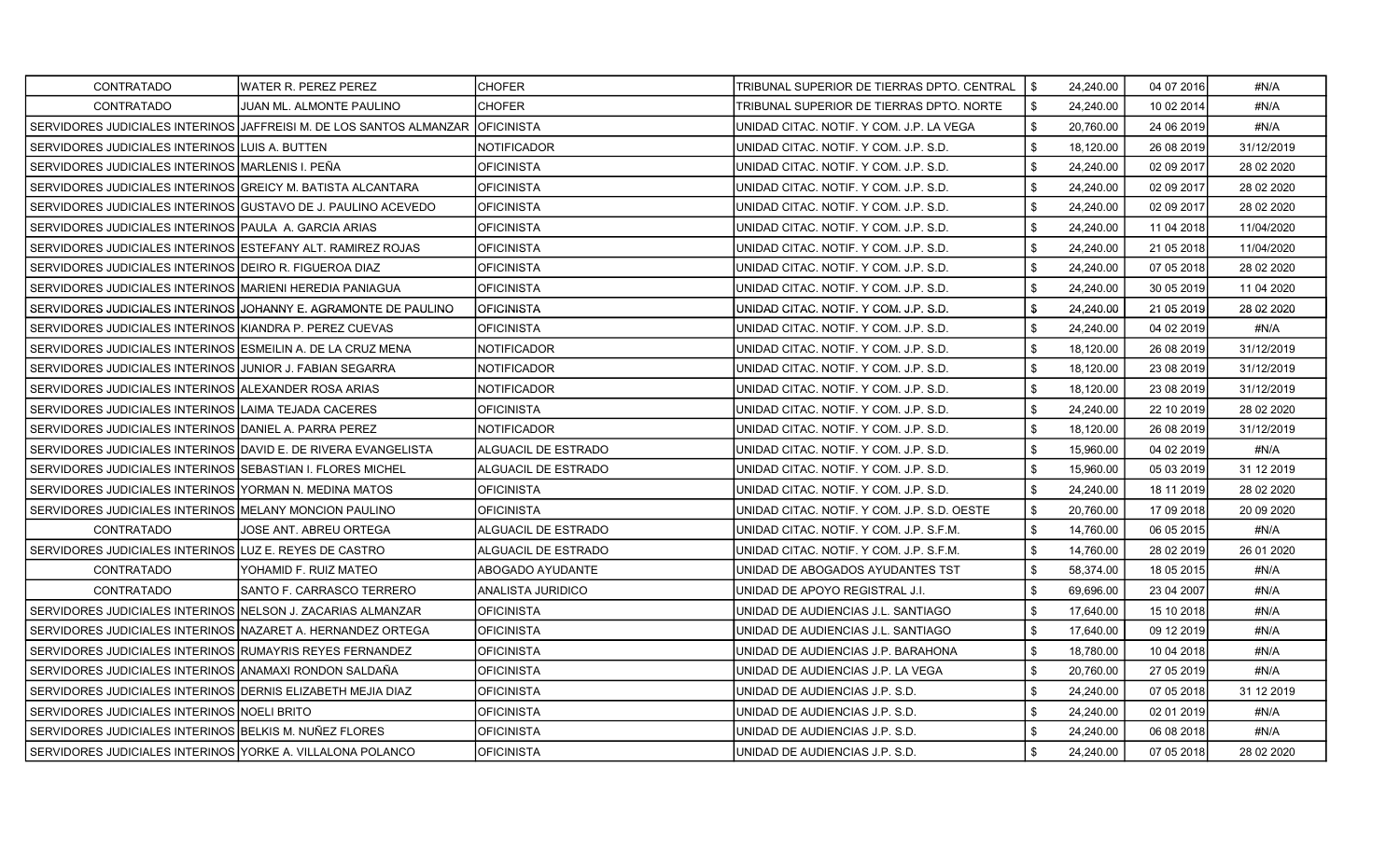| SERVIDORES JUDICIALES INTERINOS MILAGROS M. TORRES REYES     |                                                                   | <b>OFICINISTA</b>                | UNIDAD DE AUDIENCIAS J.P. S.D.                     |     | 24,240.00 | 28 01 2019 | 11/04/2020 |
|--------------------------------------------------------------|-------------------------------------------------------------------|----------------------------------|----------------------------------------------------|-----|-----------|------------|------------|
| SERVIDORES JUDICIALES INTERINOS LILIAN R. LORENZO QUEVEDO    |                                                                   | <b>OFICINISTA</b>                | UNIDAD DE AUDIENCIAS J.P. S.D.                     | -\$ | 24,240.00 | 10 09 2018 | #N/A       |
| SERVIDORES JUDICIALES INTERINOS JJENNY BURGOS DE LA ROSA     |                                                                   | <b>OFICINISTA</b>                | UNIDAD DE AUDIENCIAS J.P. S.D.                     |     | 24,240.00 | 18 12 2018 | #N/A       |
| SERVIDORES JUDICIALES INTERINOS DIAMELY GOMEZ VASQUEZ        |                                                                   | <b>OFICINISTA</b>                | UNIDAD DE AUDIENCIAS J.P. S.D.                     | \$  | 24,240.00 | 09 10 2018 | 31 12 2019 |
| SERVIDORES JUDICIALES INTERINOS STEPHANIE C. MELO IGNACIO    |                                                                   | <b>OFICINISTA</b>                | UNIDAD DE AUDIENCIAS J.P. S.D.                     | \$  | 24,240.00 | 18 02 2019 | #N/A       |
| SERVIDORES JUDICIALES INTERINOS CARLINA DIAZ MORA            |                                                                   | <b>OFICINISTA</b>                | UNIDAD DE AUDIENCIAS J.P. S.D. OESTE               | £.  | 20,760.00 | 29 03 2019 | #N/A       |
| SERVIDORES JUDICIALES INTERINOS ASTRID L. SEGURA CORNIEL     |                                                                   | <b>OFICINISTA</b>                | UNIDAD DE AUDIENCIAS J.P. S.D. OESTE               | -\$ | 20,760.00 | 04 01 2018 | #N/A       |
| SERVIDORES JUDICIALES INTERINOS IRISNELDA SANCHEZ SUERO      |                                                                   | <b>OFICINISTA</b>                | UNIDAD DE AUDIENCIAS J.P. S.D. OESTE               |     | 20,760.00 | 25 03 2019 | #N/A       |
| SERVIDORES JUDICIALES INTERINOS SERGIO R. RODRIGUEZ DE JESUS |                                                                   | <b>OFICINISTA</b>                | UNIDAD DE AUDIENCIAS J.P. S.D. OESTE               | -\$ | 20,760.00 | 28 09 2018 | 05 02 2020 |
| SERVIDORES JUDICIALES INTERINOS IJANNIRIS E. TORIBIO JIMENEZ |                                                                   | <b>OFICINISTA</b>                | UNIDAD DE AUDIENCIAS J.P. S.D. OESTE               |     | 20,760.00 | 04 12 2018 | 05 02 2020 |
| SERVIDORES JUDICIALES INTERINOS MIGUEL E. MORLA              |                                                                   | <b>OPERADOR GIS II</b>           | UNIDAD DE CARTOGRAFIA DNMC                         | \$  | 35,856.00 | 10 12 2018 | #N/A       |
| SERVIDORES JUDICIALES INTERINOS ALICIA REYES PEREZ           |                                                                   | <b>OPERADOR GIS II</b>           | UNIDAD DE CARTOGRAFIA DNMC                         | \$  | 35,856.00 | 26 12 2018 | #N/A       |
|                                                              | SERVIDORES JUDICIALES INTERINOS CATHERINE B. PEREZ MEJIA DE GOMEZ | <b>OPERADOR GIS II</b>           | UNIDAD DE CARTOGRAFIA DNMC                         |     | 35,856.00 | 26 12 2018 | #N/A       |
| SERVIDORES JUDICIALES INTERINOS PILAR P. MANZUETA DE LEON    |                                                                   | OFICINISTA SCJ                   | UNIDAD DE CITACIONES Y NOTIFICACIONES S.G.S.C.I \$ |     | 40,605.60 | 06 09 2018 | #N/A       |
| SERVIDORES JUDICIALES INTERINOS MAYRA T. TEJEDA PEREZ        |                                                                   | OFICINISTA SCJ                   | UNIDAD DE CITACIONES Y NOTIFICACIONES S.G.S.C. \$  |     | 40,605.60 | 17 09 2019 | #N/A       |
| <b>CONTRATADO</b>                                            | ANDRES ANT. CAPELLAN MOYA                                         | INSTRUCTOR-CANTOR DEL CORO       | UNIDAD DE DIFUSION CULTURAL Y DEPORTIVA            | -\$ | 9,000.00  | 04 10 2006 | #N/A       |
| CONTRATADO                                                   | ELIOENAI ANT. MEDINA MEJIA                                        | DIRECTOR CORO DEL PODER JUDICIAL | UNIDAD DE DIFUSION CULTURAL Y DEPORTIVA            | \$  | 28,860.00 | 01 09 2001 | #N/A       |
| <b>CONTRATADO</b>                                            | PORFIRIO J. MATEO GUERRERO                                        | PIANISTA CORO DEL PODER JUDICIAL | UNIDAD DE DIFUSION CULTURAL Y DEPORTIVA            | -\$ | 8,400.00  | 02 12 2003 | #N/A       |
| <b>CONTRATADO</b>                                            | PEDRO R. FERNANDEZ PEREZ                                          | AUX. DEL CORO                    | UNIDAD DE DIFUSION CULTURAL Y DEPORTIVA            | -\$ | 7,200.00  | 05 03 2004 | #N/A       |
| SERVIDORES JUDICIALES INTERINOS JJOAQUIN HERASME PEÑA        |                                                                   | ENTRENADOR EQUIPO VOLLEYBALL SCJ | UNIDAD DE DIFUSION CULTURAL Y DEPORTIVA            | \$  | 13,800.00 | 10 10 2014 | #N/A       |
| <b>CONTRATADO</b>                                            | NELSON ALB. RINCON BELIS                                          | ENTRENADOR EQUIPO BALONCESTO SCJ | UNIDAD DE DIFUSION CULTURAL Y DEPORTIVA            | \$  | 6,720.00  | 09 02 2015 | #N/A       |
| <b>CONTRATADO</b>                                            | FERNANDO A. ALCANTARA                                             | <b>DIGITALIZADOR</b>             | UNIDAD DE DIGITALIZACION S.G.S.C.J.                | \$  | 26,880.00 | 06 02 2017 | #N/A       |
| SERVIDORES JUDICIALES INTERINOS LOREN E. GONZALEZ ARIAS      |                                                                   | <b>DIGITALIZADOR</b>             | UNIDAD DE DIGITALIZACION S.G.S.C.J.                |     | 26,880.00 | 12 10 2018 | #N/A       |
| <b>CONTRATADO</b>                                            | JOSE O. BRITO                                                     | MECANICO                         | UNIDAD DE FLOTILLA                                 | \$  | 30,000.00 | 11 05 2007 | #N/A       |
| SERVIDORES JUDICIALES INTERINOS MARIA DEL P. MELO MADE       |                                                                   | OFICINISTA                       | UNIDAD DE RECEPCION DE DOCUMENTOS TST              |     | 24,240.00 | 18 11 2019 | 31 12 2019 |
| SERVIDORES JUDICIALES INTERINOS IISAAC ALVAREZ BAUTISTA      |                                                                   | OFICINISTA SCJ                   | UNIDAD DE REGISTRO Y TRAMITE S.G.S.C.J.            | \$  | 40,605.60 | 01 02 2019 | #N/A       |
| SERVIDORES JUDICIALES INTERINOS RACHEL CAMPUSANO VASQUEZ     |                                                                   | OFICINISTA SCJ                   | UNIDAD DE REGISTRO Y TRAMITE S.G.S.C.J.            | \$  | 40,605.60 | 04 02 2019 | #N/A       |
| SERVIDORES JUDICIALES INTERINOS INICOLE C. CRUZ ABREU        |                                                                   | <b>OFICINISTA SCJ</b>            | UNIDAD DE REGISTRO Y TRAMITE S.G.S.C.J.            | -\$ | 40,605.60 | 21 09 2018 | #N/A       |
| SERVIDORES JUDICIALES INTERINOS CHERRYL A. ROSEMONT SEVERINO |                                                                   | OFICINISTA SCJ                   | UNIDAD DE REGISTRO Y TRAMITE S.G.S.C.J.            | \$  | 40,605.60 | 17 09 2019 | #N/A       |
| SERVIDORES JUDICIALES INTERINOS  ALEXANDRA AGUERO AGUERO     |                                                                   | OFICINISTA SCJ                   | UNIDAD DE REGISTRO Y TRAMITE S.G.S.C.J.            |     | 40,605.60 | 06 09 2018 | #N/A       |
| SERVIDORES JUDICIALES INTERINOS MASSIEL A. ALMANZAR CRUZ     |                                                                   | OFICINISTA SCJ                   | UNIDAD DE REGISTRO Y TRAMITE S.G.S.C.J.            | \$  | 40,605.60 | 06 09 2018 | #N/A       |
| SERVIDORES JUDICIALES INTERINOS ADRHIALYS T. NOVAS ARIAS     |                                                                   | OFICINISTA SCJ                   | UNIDAD DE REGISTRO Y TRAMITE S.G.S.C.J.            |     | 40,605.60 | 03 09 2019 | #N/A       |
| SERVIDORES JUDICIALES INTERINOS ANGELA M. PEGUERO HERRERA    |                                                                   | OFICINISTA SCJ                   | UNIDAD DE REGISTRO Y TRAMITE S.G.S.C.J.            | -\$ | 40,605.60 | 20 09 2018 | #N/A       |
| SERVIDORES JUDICIALES INTERINOS MONSERRA PIRON LINARES       |                                                                   | <b>OFICINISTA SCJ</b>            | UNIDAD DE REGISTRO Y TRAMITE S.G.S.C.J.            | \$  | 40.605.60 | 16 09 2019 | #N/A       |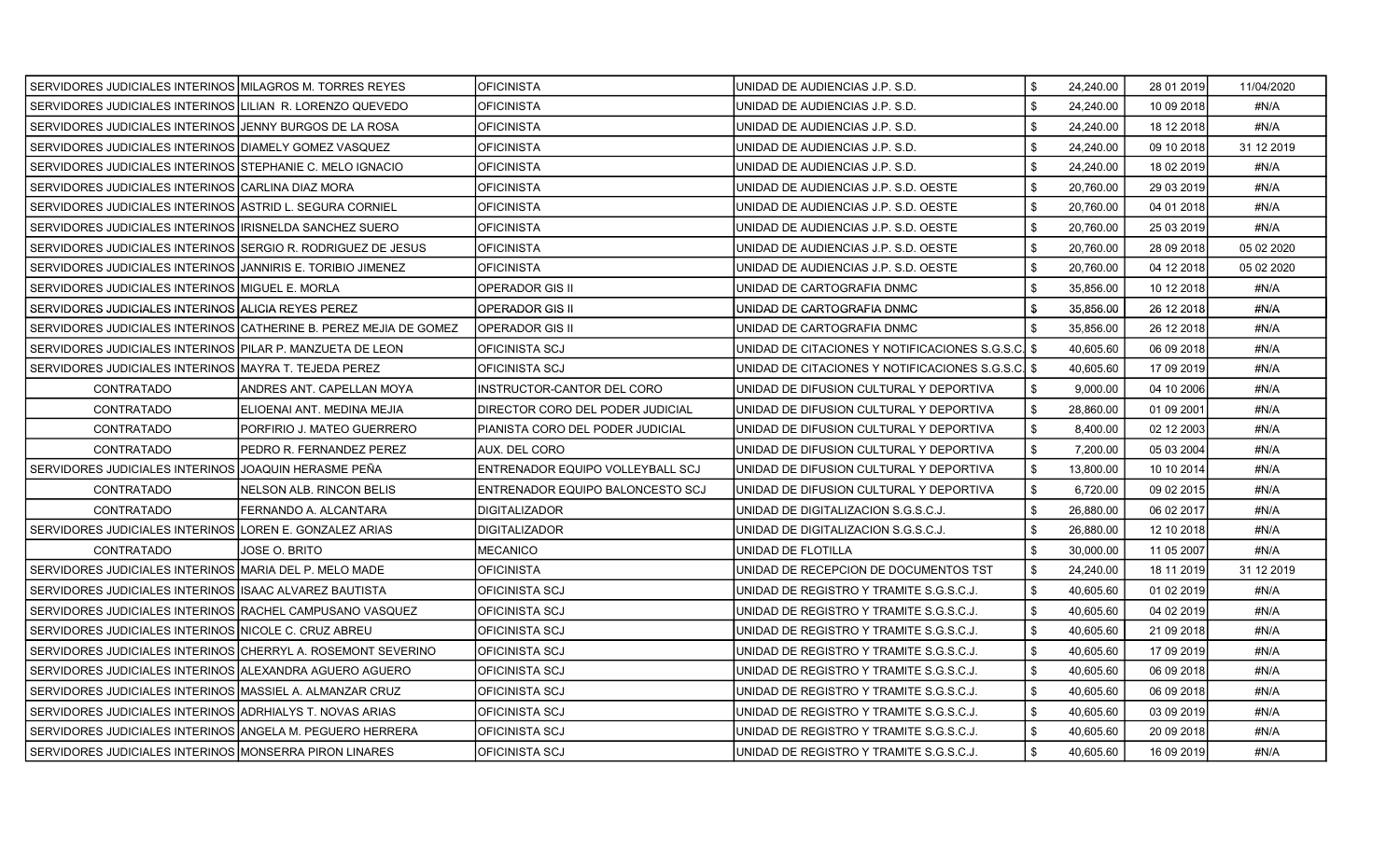| SERVIDORES JUDICIALES INTERINOS LEONORA MATOS CASTILLO        |                               | TECNICO REVISOR II              | UNIDAD DE REVISION, DNMC                          |      | 58,370.40 | 17 12 2018 | #N/A       |
|---------------------------------------------------------------|-------------------------------|---------------------------------|---------------------------------------------------|------|-----------|------------|------------|
| <b>CONTRATADO</b>                                             | AMAURYS F. MOJICA CABRERA     | <b>AUXILIAR ADMINISTRATIVO</b>  | UNIDAD DE REVISION, DNMC                          | £.   | 24,240.00 | 03 08 2015 | #N/A       |
| SERVIDORES JUDICIALES INTERINOS LISSETTE J. GARRIDO BELTRE    |                               | TECNICO REVISOR II              | UNIDAD DE REVISION, DNMC                          |      | 58,370.40 | 23 07 2018 | 25 01 2020 |
| SERVIDORES JUDICIALES INTERINOS KARLENNY A. JIMENEZ COLON     |                               | <b>TECNICO REVISOR II</b>       | UNIDAD DE REVISION, DNMC                          | -\$  | 58,370.40 | 23 07 2018 | 25 01 2020 |
| SERVIDORES JUDICIALES INTERINOS JJUAN L. MEJIA ACOSTA         |                               | TECNICO REVISOR II              | UNIDAD DE REVISION, DNMC                          |      | 58,370.40 | 23 07 2018 | 25 01 2020 |
| SERVIDORES JUDICIALES INTERINOS DENNY P. GARCIA SANTANA       |                               | TECNICO REVISOR II              | UNIDAD DE REVISION, DNMC                          |      | 58,370.40 | 23 07 2018 | 25 01 2020 |
| SERVIDORES JUDICIALES INTERINOS WILLY QUEZADA QUEZADA         |                               | <b>TECNICO REVISOR II</b>       | UNIDAD DE REVISION, DNMC                          |      | 58,370.40 | 31 07 2018 | 02 02 2020 |
| SERVIDORES JUDICIALES INTERINOS KATHERINE S. HERRAND RAMIREZ  |                               | <b>TECNICO REVISOR II</b>       | UNIDAD DE REVISION, DNMC                          |      | 58,370.40 | 23 07 2018 | 25 01 2020 |
| SERVIDORES JUDICIALES INTERINOS EURY D. CORPORAN ISABEL       |                               | <b>TECNICO REVISOR II</b>       | UNIDAD DE REVISION, DNMC                          | -\$  | 58,370.40 | 23 07 2018 | 25 01 2020 |
| SERVIDORES JUDICIALES INTERINOS NIKAURYS A. PEÑA JAVIER       |                               | TECNICO REVISOR II              | UNIDAD DE REVISION, DNMC                          |      | 58,370.40 | 10 12 2018 | #N/A       |
| SERVIDORES JUDICIALES INTERINOS ARTURO RODRIGUEZ FEBLES       |                               | <b>OFICINISTA</b>               | UNIDAD DE SERVICIO CIVIL C.S.C. N.N.A. S.D.       |      | 20,760.00 | 01 11 2018 | #N/A       |
| SERVIDORES JUDICIALES INTERINOS BRYAN MARTINEZ REYES          |                               | OFICINISTA DE SERVICIO CIVIL    | UNIDAD DE SERVICIO CIVIL C.S.C. N.N.A. S.D.       | - \$ | 20,760.00 | 29 01 2019 | #N/A       |
| SERVIDORES JUDICIALES INTERINOS CHELSEA MENDEZ SEVERINO       |                               | OFICINISTA DE SERVICIO PENAL    | UNIDAD DE SERVICIO PENAL C.S.C. N.N.A. S.D.       |      | 20,760.00 | 29 01 2019 | #N/A       |
| CONTRATADO                                                    | ANTONIO FRIAS CASTRO          | <b>CAMARERO III</b>             | UNIDAD DE SERVICIOS ADMINISTRATIVOS Y LOGISTI \$  |      | 28,860.00 | 13 08 2007 | #N/A       |
| <b>CONTRATADO</b>                                             | BRUNILDA PAYANO ADAMES        | CONSERJE                        | UNIDAD DE SERVICIOS ADMINISTRATIVOS Y LOGISTI \$  |      | 14,160.00 | 02 11 2015 | #N/A       |
| CONTRATADO                                                    | LEANDRO CONCEPCION DE LA ROSA | <b>PARQUEADOR</b>               | UNIDAD DE SERVICIOS ADMINISTRATIVOS Y LOGISTI \$  |      | 16,440.00 | 22 12 2008 | #N/A       |
| <b>CONTRATADO</b>                                             | LEONARDO RODRIGUEZ LORA       | <b>CHOFER</b>                   | IUNIDAD DE SERVICIOS ADMINISTRATIVOS Y LOGIST∎ \$ |      | 24,240.00 | 13 08 2007 | #N/A       |
| CONTRATADO                                                    | RAFAEL MORILLO                | <b>CHOFER</b>                   | UNIDAD DE SERVICIOS ADMINISTRATIVOS Y LOGISTI \$  |      | 24,240.00 | 22 12 2008 | #N/A       |
| CONTRATADO                                                    | <b>MARTINA FLORES</b>         | <b>CAMARERO III</b>             | UNIDAD DE SERVICIOS ADMINISTRATIVOS Y LOGISTI \$  |      | 28,860.00 | 27 04 2015 | #N/A       |
| CONTRATADO                                                    | MIGUEL A. PIÑA QUEZADA        | AUXILIAR ADMINISTRATIVO         | UNIDAD DE SERVICIOS ADMINISTRATIVOS Y LOGISTI \$  |      | 24,240.00 | 19 10 2016 | #N/A       |
| <b>CONTRATADO</b>                                             | GARY COLLINS MORROBEL         | <b>CHOFER</b>                   | UNIDAD DE SERVICIOS ADMINISTRATIVOS Y LOGISTI \$  |      | 24,240.00 | 24 10 2016 | #N/A       |
| SERVIDORES JUDICIALES INTERINOS                               | JOSE G. ACEVEDO MARTINEZ      | <b>PARQUEADOR</b>               | UNIDAD DE SERVICIOS ADMINISTRATIVOS Y LOGISTI \$  |      | 16,440.00 | 08 10 2018 | #N/A       |
| CONTRATADO                                                    | ISIDRO CASTILLO VASQUEZ       | ELECTRICISTA I                  | UNIDAD DE SERVICIOS Y MANTENIMIENTO               |      | 23,280.00 | 05 10 2005 | #N/A       |
| CONTRATADO                                                    | JOSE A. FRIAS LOPEZ           | SUPERVISOR (A) DE MANTENIMIENTO | UNIDAD DE SERVICIOS Y MANTENIMIENTO               |      | 54,648.00 | 31 10 2005 | #N/A       |
| CONTRATADO                                                    | NELSON G. GEORGE SIMON        | <b>PINTOR</b>                   | UNIDAD DE SERVICIOS Y MANTENIMIENTO               |      | 21,480.00 | 08 02 2006 | #N/A       |
| <b>CONTRATADO</b>                                             | RAFAEL A. LOPEZ NUÑEZ         | SUPERVISOR (A) DE MANTENIMIENTO | UNIDAD DE SERVICIOS Y MANTENIMIENTO               |      | 54,648.00 | 12 10 2012 | #N/A       |
| CONTRATADO                                                    | ROBERTO ALMONTE               | <b>PLOMERO</b>                  | UNIDAD DE SERVICIOS Y MANTENIMIENTO               |      | 21,480.00 | 06 04 2016 | #N/A       |
| CONTRATADO                                                    | SILVESTRE ANT. NOVAS SIERRA   | ELECTRICISTA II                 | IUNIDAD DE SERVICIOS Y MANTENIMIENTO              |      | 23,280.00 | 17 11 2015 | #N/A       |
| CONTRATADO                                                    | NIGLISSA PORTES TAPIA         | SECRETARIA (O) DE DEPARTAMENTO  | UNIDAD DE SERVICIOS Y MANTENIMIENTO               |      | 37,920.00 | 18 11 2016 | #N/A       |
| SERVIDORES JUDICIALES INTERINOS YERDY M DE LEON FERNANDEZ     |                               | <b>OFICINISTA</b>               | UNIDAD SERV. 1RA. INST. J.L. SANTIAGO             |      | 17,640.00 | 04 06 2019 | #N/A       |
| SERVIDORES JUDICIALES INTERINOS YULEIDY ALVAREZ GERONIMO      |                               | <b>OFICINISTA</b>               | UNIDAD SERV. 1RA. INST. J.P. S.D.                 | -\$  | 24,240.00 | 13 06 2019 | 11 04 2020 |
| SERVIDORES JUDICIALES INTERINOS MASSIEL MOTA LIBERATA         |                               | <b>OFICINISTA</b>               | UNIDAD SERV. 1RA. INST. J.P. S.D.                 | -9   | 24,240.00 | 07 05 2018 | 11/04/2020 |
| SERVIDORES JUDICIALES INTERINOS LUZ DEL A. REYES RAMON        |                               | <b>OFICINISTA</b>               | UNIDAD SERV. 1RA. INST. J.P. S.D.                 |      | 24,240.00 | 14 01 2019 | #N/A       |
| SERVIDORES JUDICIALES INTERINOS YOANNA M. DE LA CRUZ CASTILLO |                               | <b>OFICINISTA</b>               | UNIDAD SERV. A CORTE J.P. LA VEGA                 |      | 20,760.00 | 02 12 2019 | #N/A       |